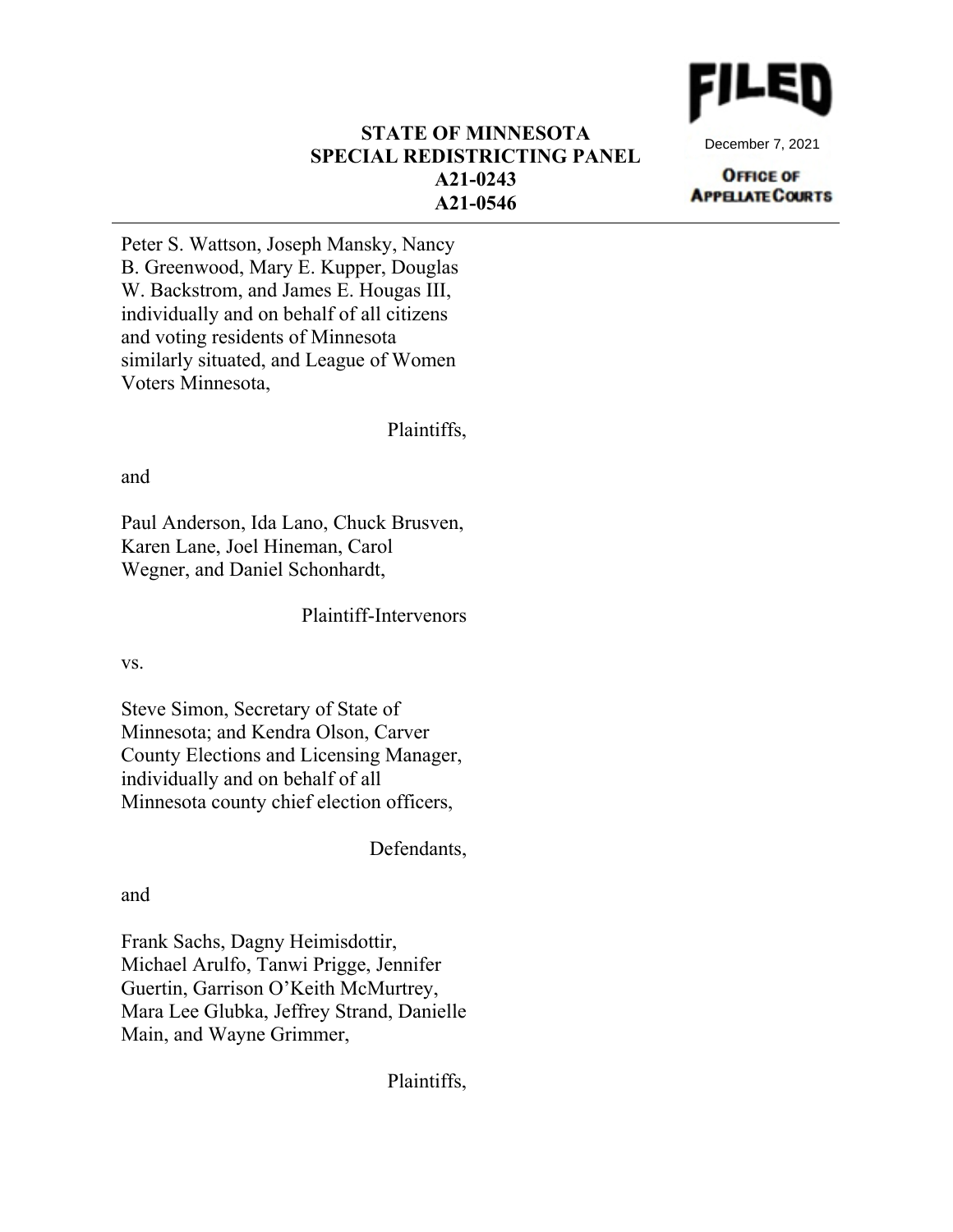and

Dr. Bruce Corrie, Shelly Diaz, Alberder Gillespie, Xiongpao Lee, Abdirazak Mahboub, Aida Simon, Beatriz Winters, Common Cause, OneMinnesota.org, and Voices for Racial Justice,

Plaintiff-Intervenors,

vs.

Steve Simon, Secretary of State of Minnesota,

Defendant.

# **SACHS PLAINTIFFS' MEMORANDUM IN SUPPORT OF MOTION TO ADOPT PROPOSED CONGRESSIONAL REDISTRICTING PLAN**

Pursuant to the scheduling order issued by the Special Redistricting Panel (the "Panel") on October 26, 2021, Plaintiffs Frank Sachs, Dagny Heimisdottir, Michael Arulfo, Tanwi Prigge, Jennifer Guertin, Garrison O'Keith McMurtrey, Mara Lee Glubka, Jeffrey Strand, Danielle Main, and Wayne Grimmer (the "Sachs Plaintiffs") hereby submit this memorandum in support of their motion to adopt their proposed congressional redistricting plan (the "Sachs congressional plan").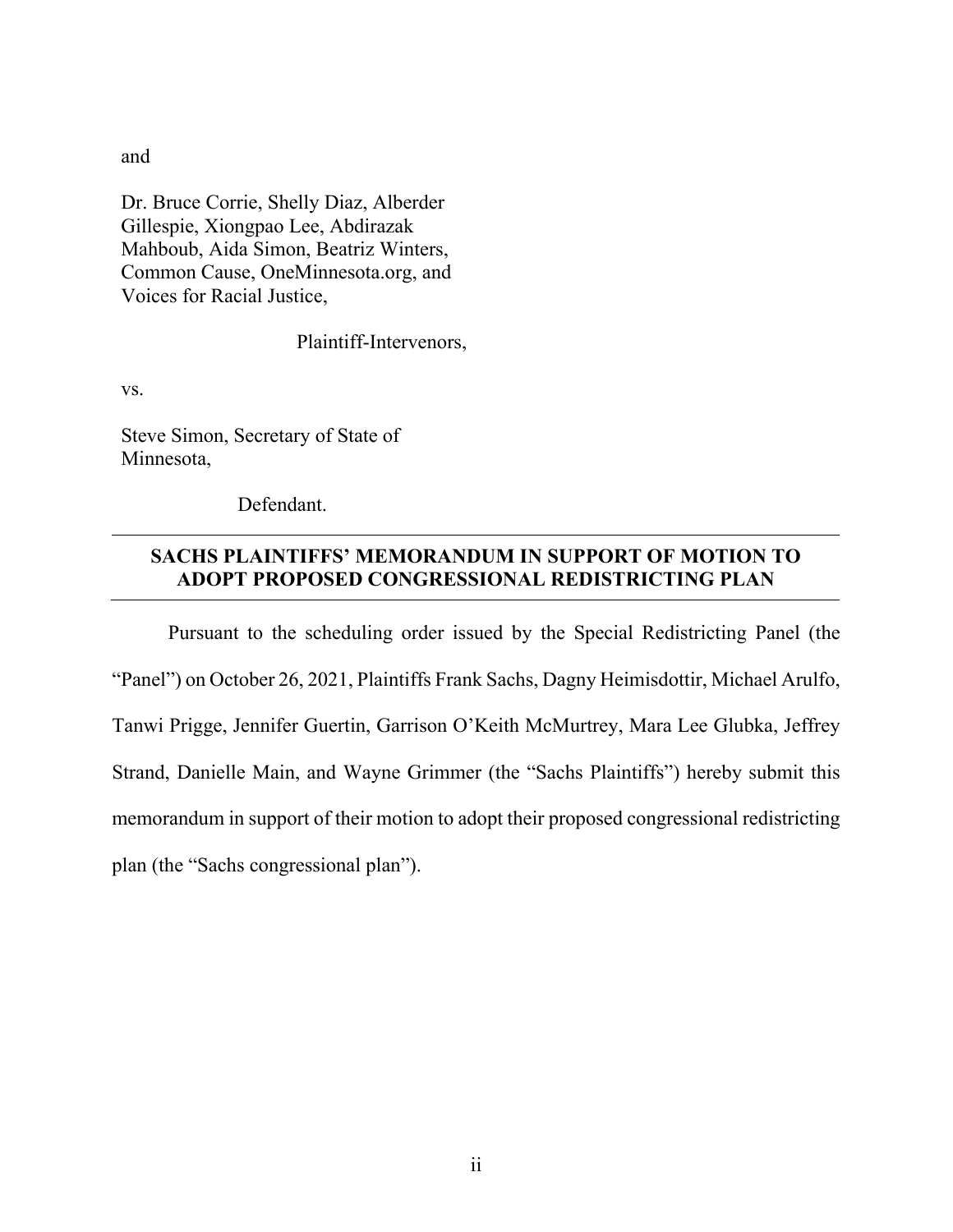| I.    |           |  |  |  |  |
|-------|-----------|--|--|--|--|
| II.   |           |  |  |  |  |
| III.  |           |  |  |  |  |
| IV.   |           |  |  |  |  |
| V.    |           |  |  |  |  |
| VI.   |           |  |  |  |  |
|       | A.        |  |  |  |  |
|       | <b>B.</b> |  |  |  |  |
|       | $C$ .     |  |  |  |  |
|       | D.        |  |  |  |  |
|       | Ε.        |  |  |  |  |
|       | F.        |  |  |  |  |
|       | G.        |  |  |  |  |
|       | Η.        |  |  |  |  |
| VII.  |           |  |  |  |  |
| VIII. |           |  |  |  |  |
|       |           |  |  |  |  |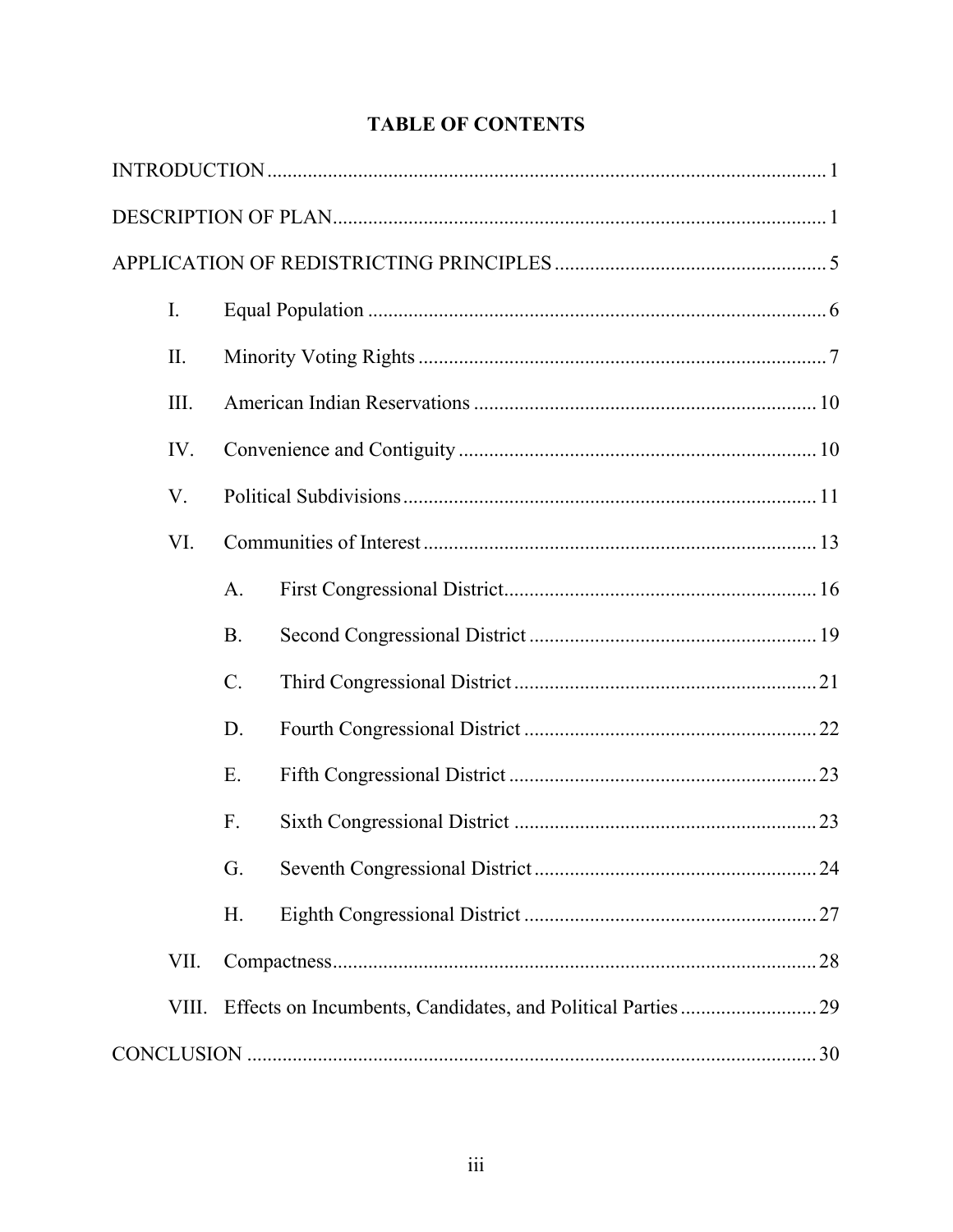#### **INTRODUCTION**

Ten years ago, the special redistricting panel tasked with drawing Minnesota's congressional map following the 2010 Census (the "*Hippert* panel") adopted a plan that reflected the physical and political geography of the state. Using that successful map as a starting point, the Sachs Plaintiffs have drawn new districts that reflect both the *Hippert* panel's analysis and resulting plan and the population and demographic shifts that have occurred in the state over the past decade. The result is a new congressional map that satisfies traditional redistricting principles and, the Sachs Plaintiffs submit, will ensure fair, effective representation for all Minnesotans.

Below, the Sachs Plaintiffs first provide a brief overview of their congressional plan and the considerations underlying it before describing how the Sachs congressional plan satisfies the Panel's redistricting principles. *See generally* Order Stating Preliminary Conclusions, Redistricting Principles, & Requirements for Plan Submissions ("Order") (Nov. 18, 2021).

#### **DESCRIPTION OF PLAN**

The Sachs congressional plan satisfies the standard prerequisites of redistricting: the districts are of nearly equal population; consist of contiguous, convenient territory; and preserve political subdivisions where possible. At the same time, their plan recognizes that drawing districts is not a cold, mathematical exercise. Instead, the redistricting process should ensure that communities of Minnesotans, whatever their political bent, reside in districts that reflect their common concerns and interests and are thereby given an equal voice and receive fair representation in Congress. The *Hippert* panel recognized this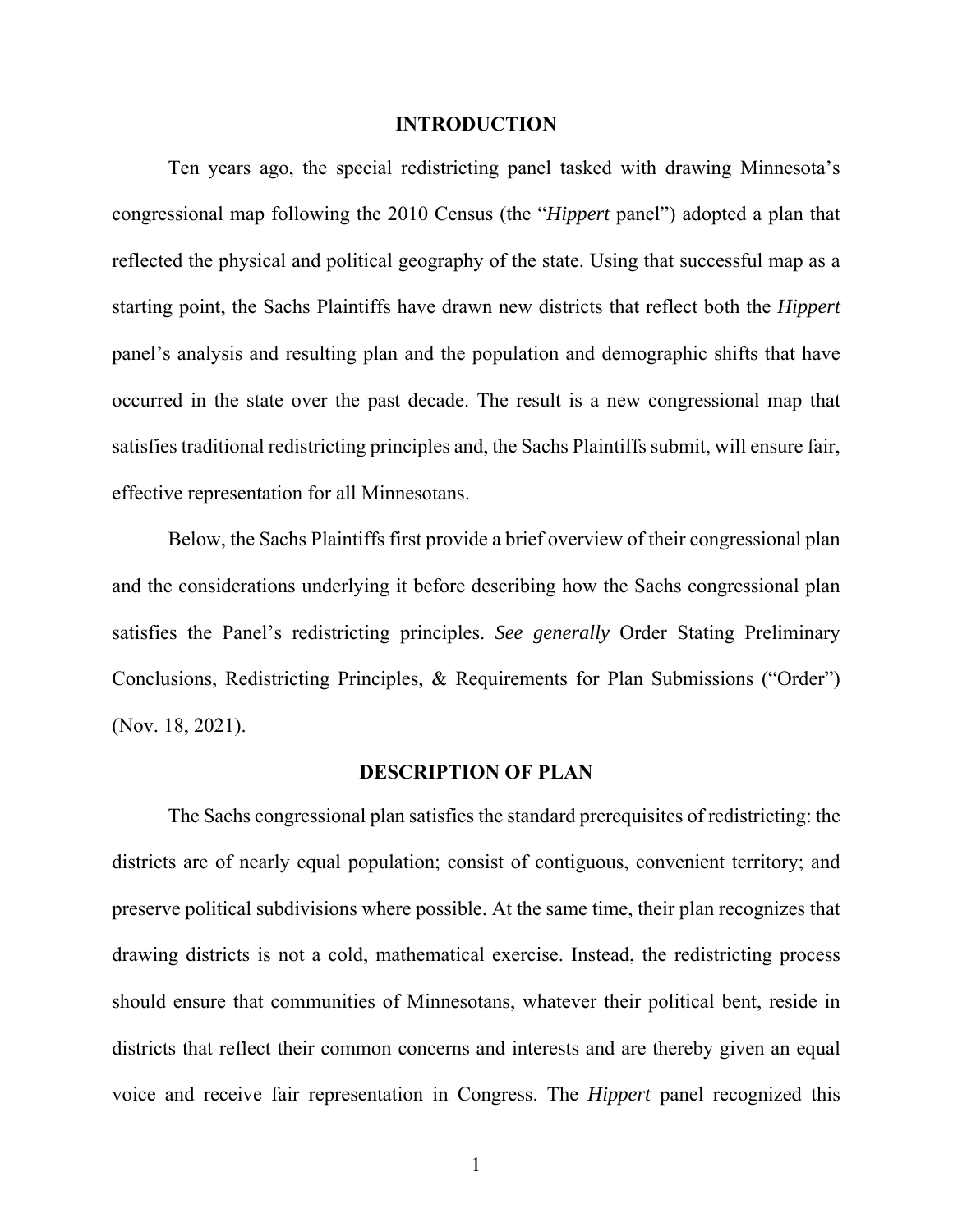imperative and drew districts that at once reflected longstanding, well-established communities *and* recognized the growing populations and influence of the state's suburban and exurban communities. The *Hippert* panel successfully undertook a difficult task, and the map that it produced ten years ago provides an effective starting point for the Sachs congressional plan.

At the same time, the Sachs congressional plan reflects significant and meaningful changes in Minnesota's population. During the 2020 reapportionment, Minnesota retained its eight congressional seats, but its demographics have not remained static over the past decade. Sustained growth in the Twin Cities metropolitan area—driven largely by the expansion of Minnesota's minority communities in suburban and exurban areas—and concurrent population loss in Greater Minnesota have continued to reshape the state's human geography. This suburban and exurban growth has created new collections of similarly situated communities that share common interests and possess similar characteristics. Similarly, the southeastern and south-central parts of the state have experienced novel economic development, continuing and accelerating a transformation of what was once a primarily agricultural area into a hotspot of technological innovation and investment and linking these communities in new and different ways.

The Sachs congressional plan addresses and reflects these changing dynamics. In so doing so, it is guided by three overarching propositions.

First, there continues to be pronounced distinctions between the Twin Cities metropolitan area and Greater Minnesota. The state's congressional maps have always reflected these differences. The Sachs plaintiffs propose three districts anchored in Greater

2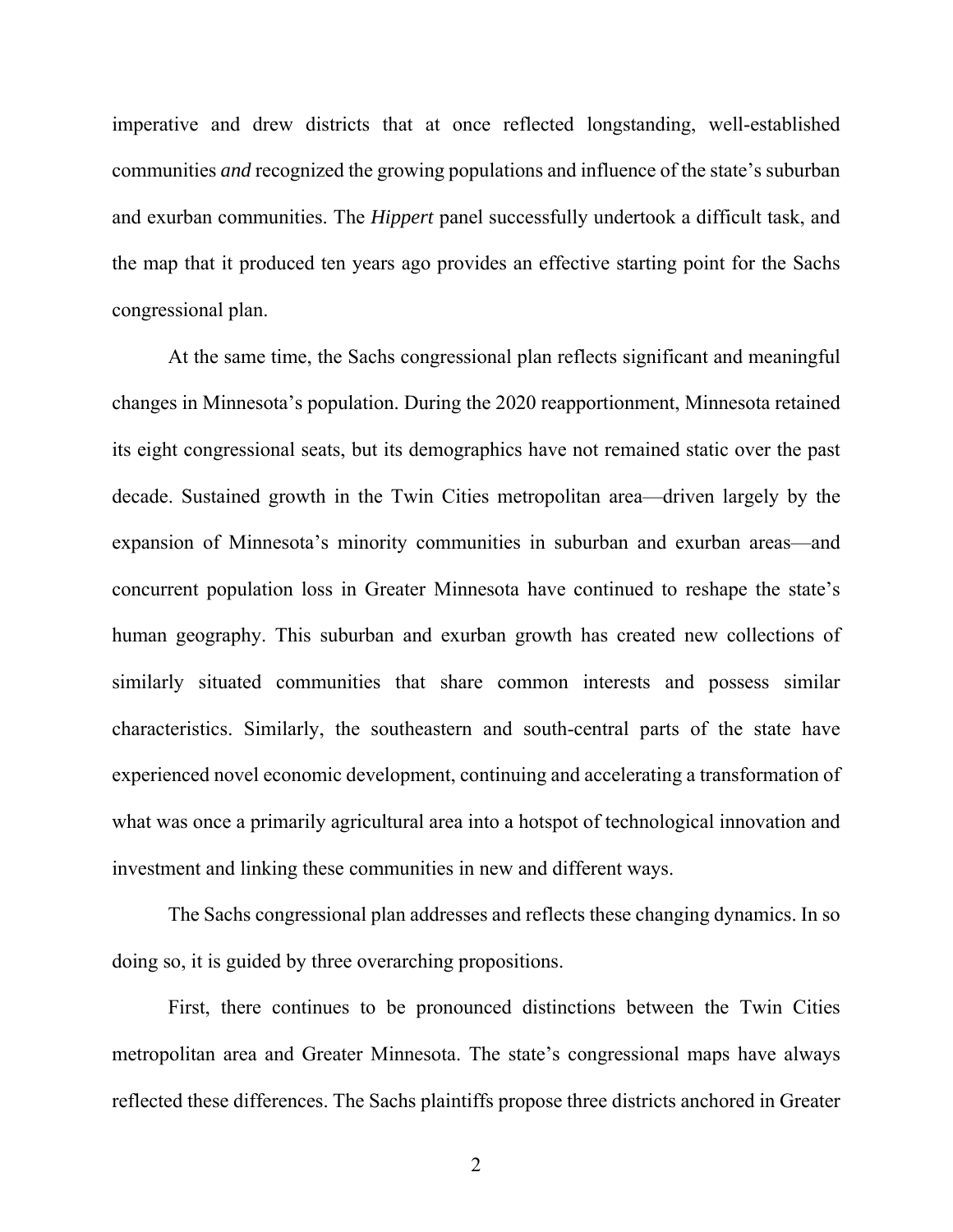Minnesota to ensure that the distinctive voice of rural Minnesota is not subsumed by the disparate interests of the Twin Cities metropolitan area.

Second, different regions in Greater Minnesota are unique in their own rights and should be organized into districts that reflect their defining characteristics. For example, northeastern and northwestern Minnesota constitute distinct regions; as oral and written testimony from the public confirmed, the Iron Range in the east and the Red River Valley in the west have different industries and constitute distinct communities of interest, and the new congressional map should continue to reflect this reality.

Third, communities within the Twin Cities metropolitan area should be drawn with an eye towards their general population densities and, relatedly, their relative urban/suburban or exurban character. Drawing districts with reference to the major transportation corridors of the metropolitan area assists in creating districts that track the communities of the region. And drawing districts that recognize the characters of these communities—for example, by distinguishing suburban communities that are closely linked to the urban cores of the Twin Cities from exurban areas that continue to reflect their own rural pasts and share relatively more in common with outlying rural areas—will ensure that Minnesotans who share common interests are appropriately grouped together.

The Sachs congressional plan redraws existing districts as necessary to vindicate these guiding principles, account for demographic trends, and comply with the Panel's redistricting principles.

Notably, Minnesota currently has a "5-3" map, with five districts in the urban, suburban, and exurban Twin Cities region and three districts in Greater Minnesota. At

3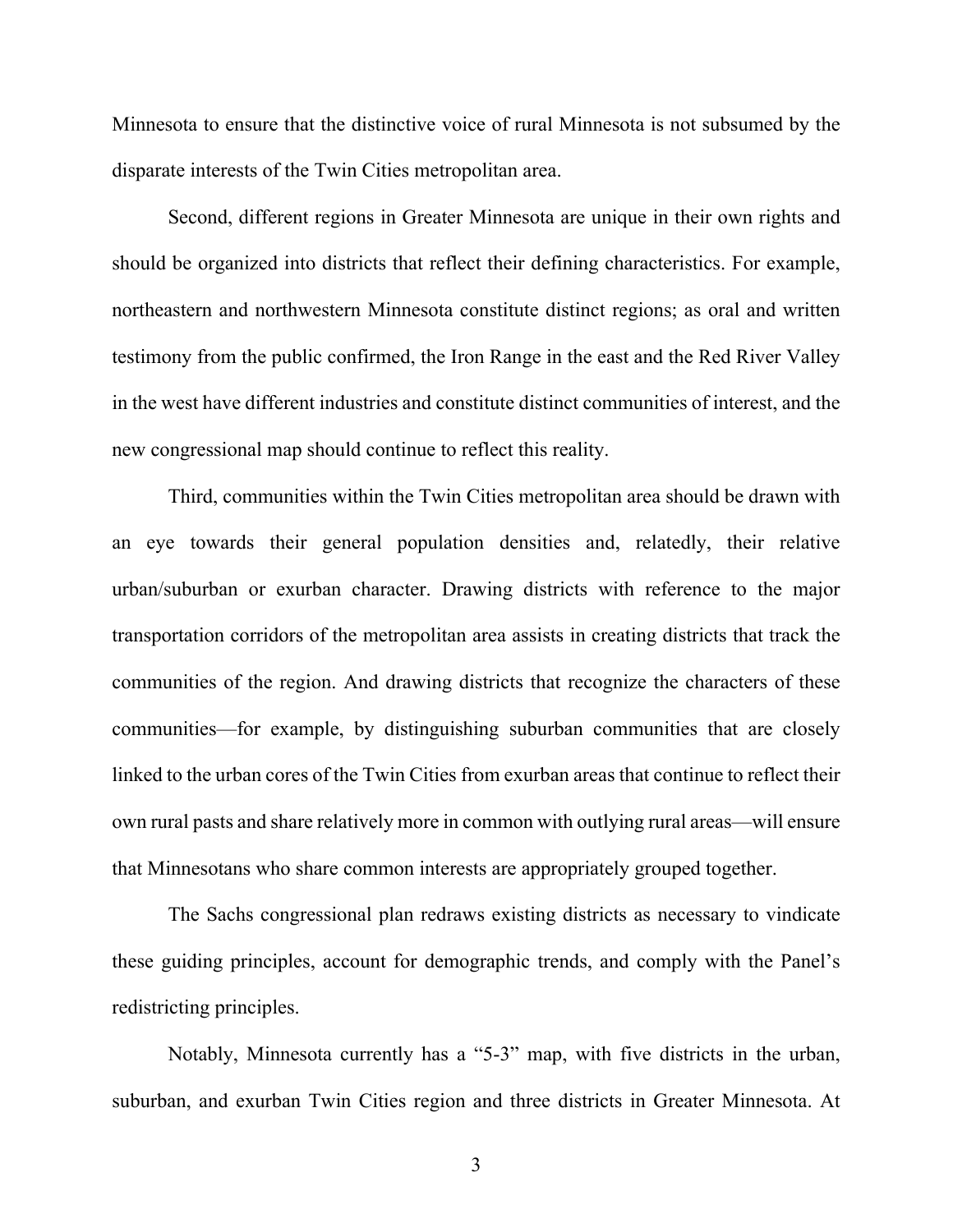present, approximately 60 percent of the state's residents live in the 11-county metropolitan area. The Sachs congressional plan therefore preserves the present 5-3 divide, which fairly mirrors the demographics of the state and best ensures that the interests of voters in Greater Minnesota are not overshadowed by metropolitan interests. But their plan also adjusts the boundaries of the three Greater Minnesota districts—the First, Seventh, and Eighth Congressional Districts—based on demographic changes and the public testimony heard by the Panel.

For example, the Sachs Plaintiffs' proposed Seventh Congressional District unites the agricultural interests in the western part of the state, stretching along the border from Canada in the north to Iowa in the south. In so doing, the proposed plan divides the southwest from the southeast, recognizing that the urbanizing southeast increasingly has less in common with the agricultural communities of southwestern Minnesota. This in turn allows for the creation of a new, more compact First Congressional District in the southeastern part of the state centered around the economic hubs of Rochester and Mankato, one that also unites the counties along the Mississippi River into a single district. In the north, the Sachs Plaintiffs' proposed Eighth Congressional District preserves its traditional Iron Range character while adjusting its southern boundary to both achieve population equality and recognize the growing connections between the district's southern residents and the northern reaches of the Twin Cities metropolitan area.

With respect to the Twin Cities, the Sachs congressional plan maintains the longstanding practice of placing Minneapolis and Saint Paul in separate districts. It achieves population equality and best serves communities of interest by connecting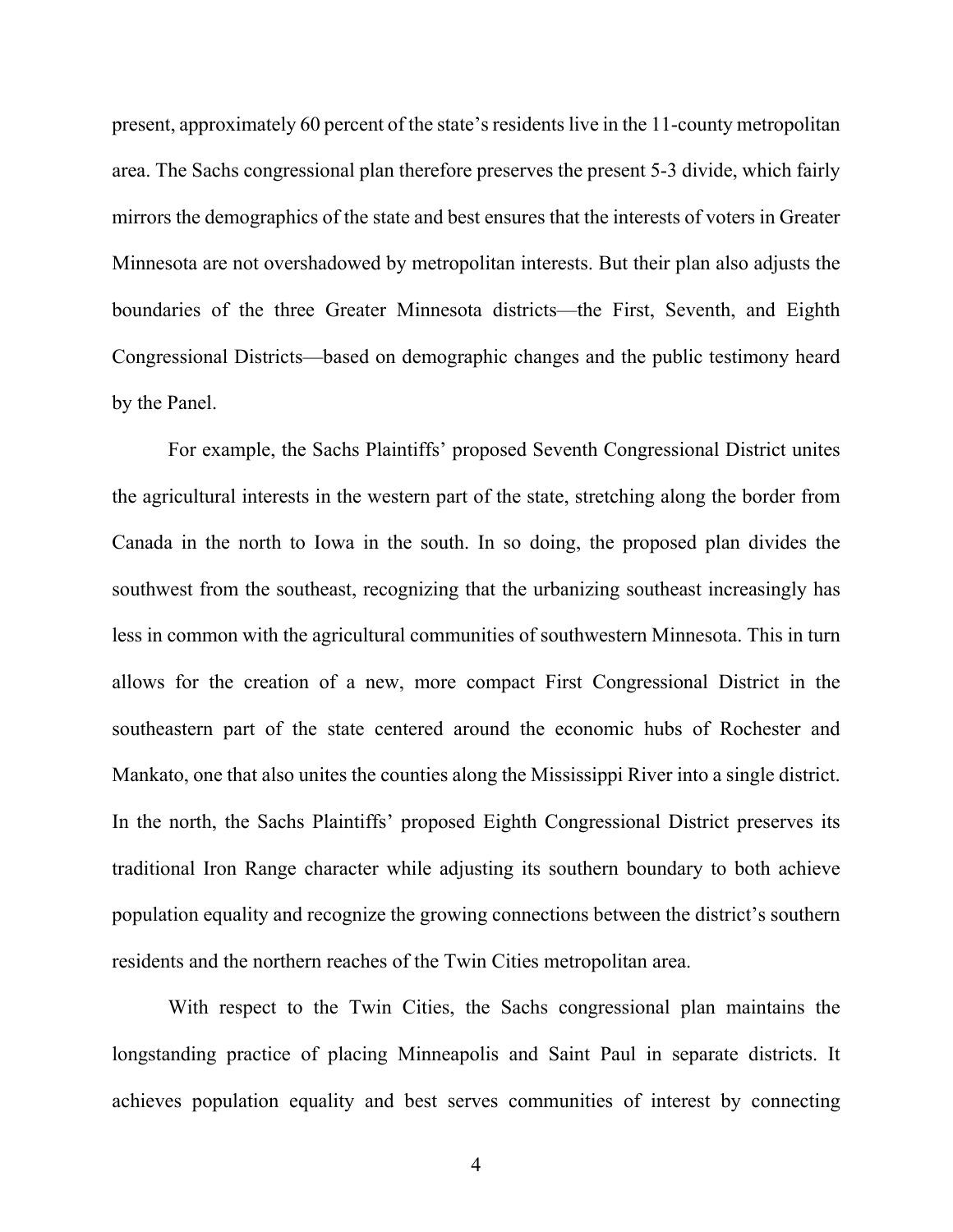Minneapolis to the expanding suburban community along its northern transportation corridor. Saint Paul, in turn, is connected to Washington County to its east, ensuring that that county is no longer split between three districts. The Second Congressional District in the southeast metro area is modified to reflect its increasingly suburban character; Wabasha and Goodhue Counties join the other Mississippi River counties in the First Congressional District, while suburban Dakota County remains the anchor of the Second Congressional District and is connected with similar suburban communities in southern Washington and Hennepin Counties. The Third Congressional District remains rooted in Hennepin County and the western Minneapolis suburbs, while the Sixth Congressional District takes on a more compact shape that connects communities to the west and southwest of the Twin Cities.

The Sachs congressional plan accomplishes these objectives while creating convenient, contiguous districts that keep intact nearly all of Minnesota's counties, cities, and towns. The Sachs Plaintiffs respectfully submit that their congressional plan complies with the principles adopted by the Panel to guide redistricting during this cycle and will ensure fair and effective representation for all Minnesotans.

### **APPLICATION OF REDISTRICTING PRINCIPLES**

The Sachs congressional plan complies with each of the eight congressional-focused principles adopted by the Panel. *See* Order 5–8.1

<sup>&</sup>lt;sup>1</sup> The Sachs congressional plan also reflects the Panel's preliminary requirements: it was prepared using the 2020 Census Redistricting Data (Public Law 94-171) Summary File for Minnesota and Maptitude for Redistricting, contains "a single representative for each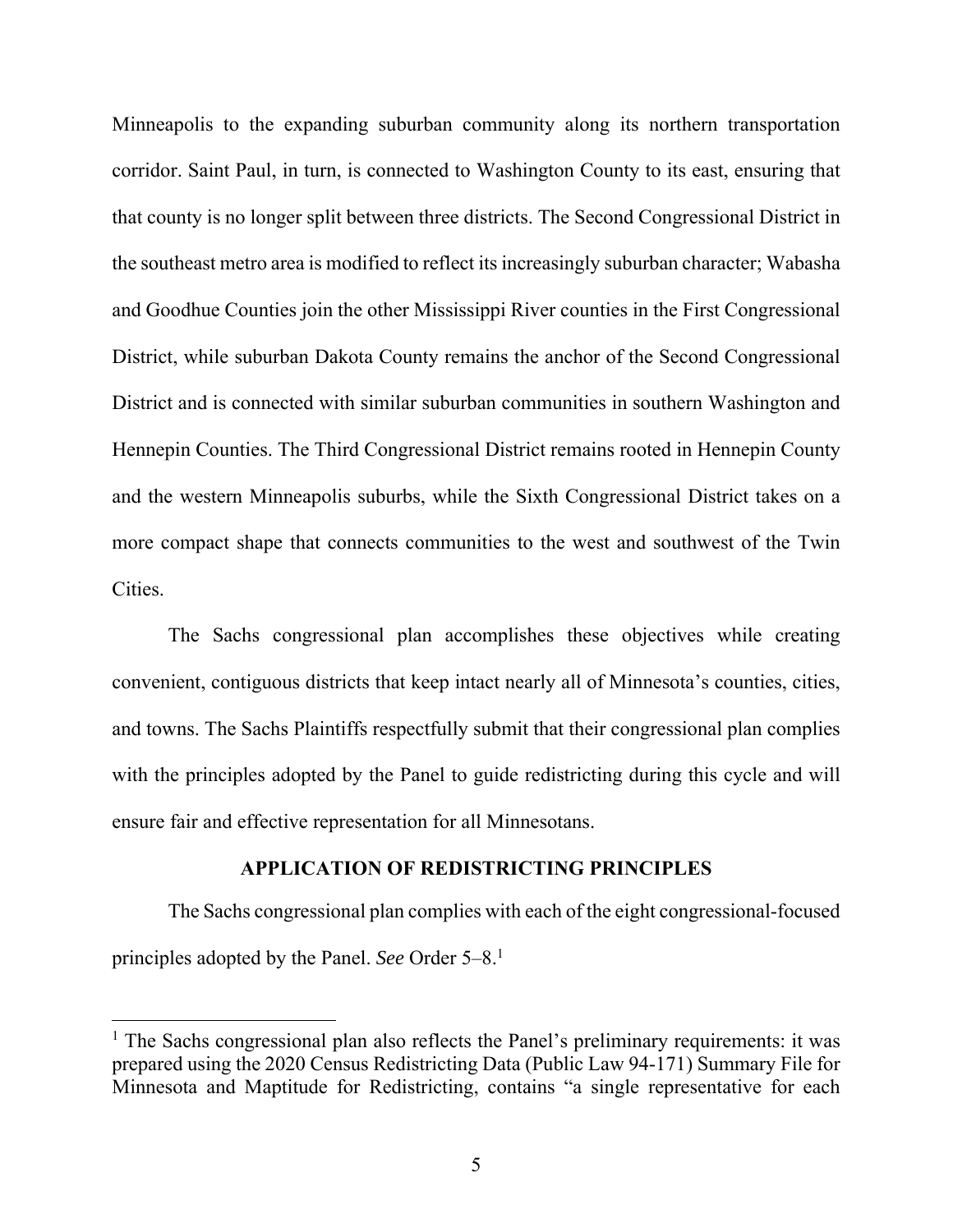## **I. Equal Population**

 $\overline{a}$ 

To afford each person equal representation, the congressional districts must be as nearly equal in population as is practicable. *Wesberry v. Sanders*, 376 U.S. 1, 7–8 (1964); *see* U.S. Const. art. I, § 2. Because a court-ordered redistricting plan must conform to a higher standard of population equality than a legislative redistricting plan, the goal is absolute population equality. *See Abrams v. Johnson*, 521 U.S. 74, 98 (1997). Minnesota's total population is not divisible into eight congressional districts of equal population, making the ideal result six districts of 713,312 people and two districts of 713,311 people.

The Sachs congressional plan satisfies this principle. *See* Population Summary Report. "The total resident population of the State of Minnesota after the 2020 Census is 5,706,494 people," and thus the ideal population for each of its eight congressional districts is 713,312. Order 4. The populations of the eight districts in the Sachs congressional plan conforms to this ideal as closely as is practicable:

| <b>District</b> | <b>Ideal Size</b> | <b>Actual Size</b> | <b>Deviation</b> |
|-----------------|-------------------|--------------------|------------------|
|                 | 713,312           | 713,312            |                  |
| 2               | 713,312           | 713,311            | $-1$             |
| 3               | 713,312           | 713,311            | $-1$             |
| 4               | 713,312           | 713,313            | $+1$             |
| 5               | 713,312           | 713,311            | $-1$             |
| 6               | 713,312           | 713,311            | $-1$             |
|                 | 713,312           | 713,312            |                  |
| 8               | 713,312           | 713,313            | $+1$             |

congressional district," and is numbered "begin[ning] with District 1 in the southeast corner of the state and end[ing] with District 8 in the northeast corner of the state." Order 2–5.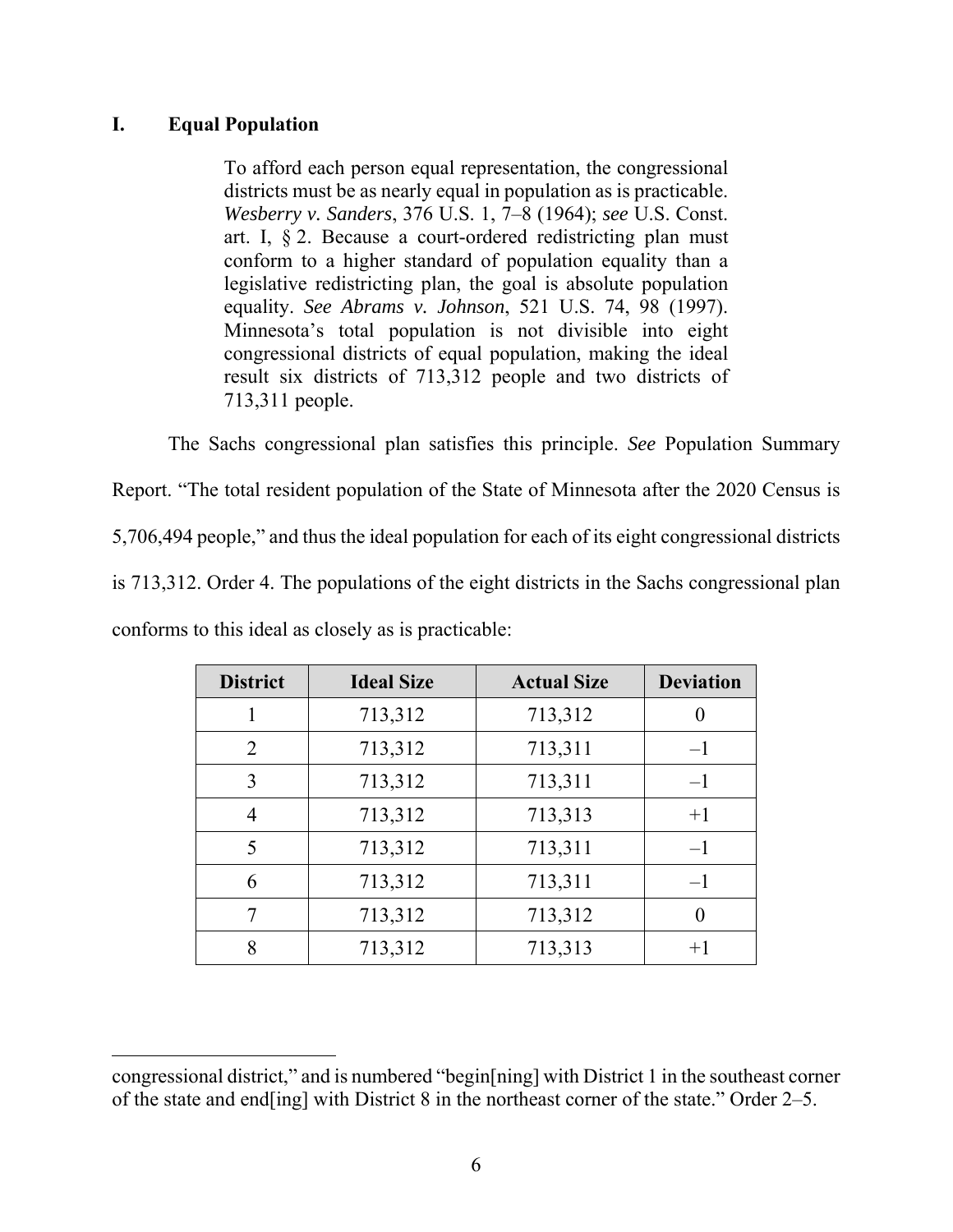The total deviation of only two persons is de minimis and readily satisfies constitutional requirements.

## **II. Minority Voting Rights**

 $\overline{a}$ 

Districts must not be drawn with either the purpose or effect of denying or abridging the voting rights of any United States citizen on account of race, ethnicity, or membership in a language minority group. U.S. Const. amends. XIV, XV; Voting Rights Act of 1965, 52 U.S.C. § 1030l(a) (2018). Districts shall be drawn to protect the equal opportunity of racial, ethnic, and language minorities to participate in the political process and elect candidates of their choice, whether alone or in alliance with others. 52 U.S.C. § 1030l(b) (2018).

The Sachs congressional plan satisfies this principle. *See* Minority Voting-Age Population Report; District Statistics Report. It was not drawn with either the purpose or effect of denying or abridging minority voting rights and otherwise complies with the Fourteenth and Fifteenth Amendments to the U.S. Constitution and the Voting Rights Act of 1965.

Moreover, the Sachs congressional plan ensures that Minnesota's growing minority communities will be able to make their voices heard and effectively engage in the political process over the coming decade. As was noted in written testimony, Minnesota's white population *decreased* over the past ten years, while the state's minority populations have increased. *See* Written Public Comments in A21-0243 ("Written Comments") 234–38 (testimony of S. Sen);2 *see also Hispanic or Latino, and Not Hispanic or Latino by Race*,

 $2$  For citations to the written comments submitted to the Panel, the Sachs Plaintiffs employ the page numbering of the 247-page PDF file, rather than individual comments' internal paginations.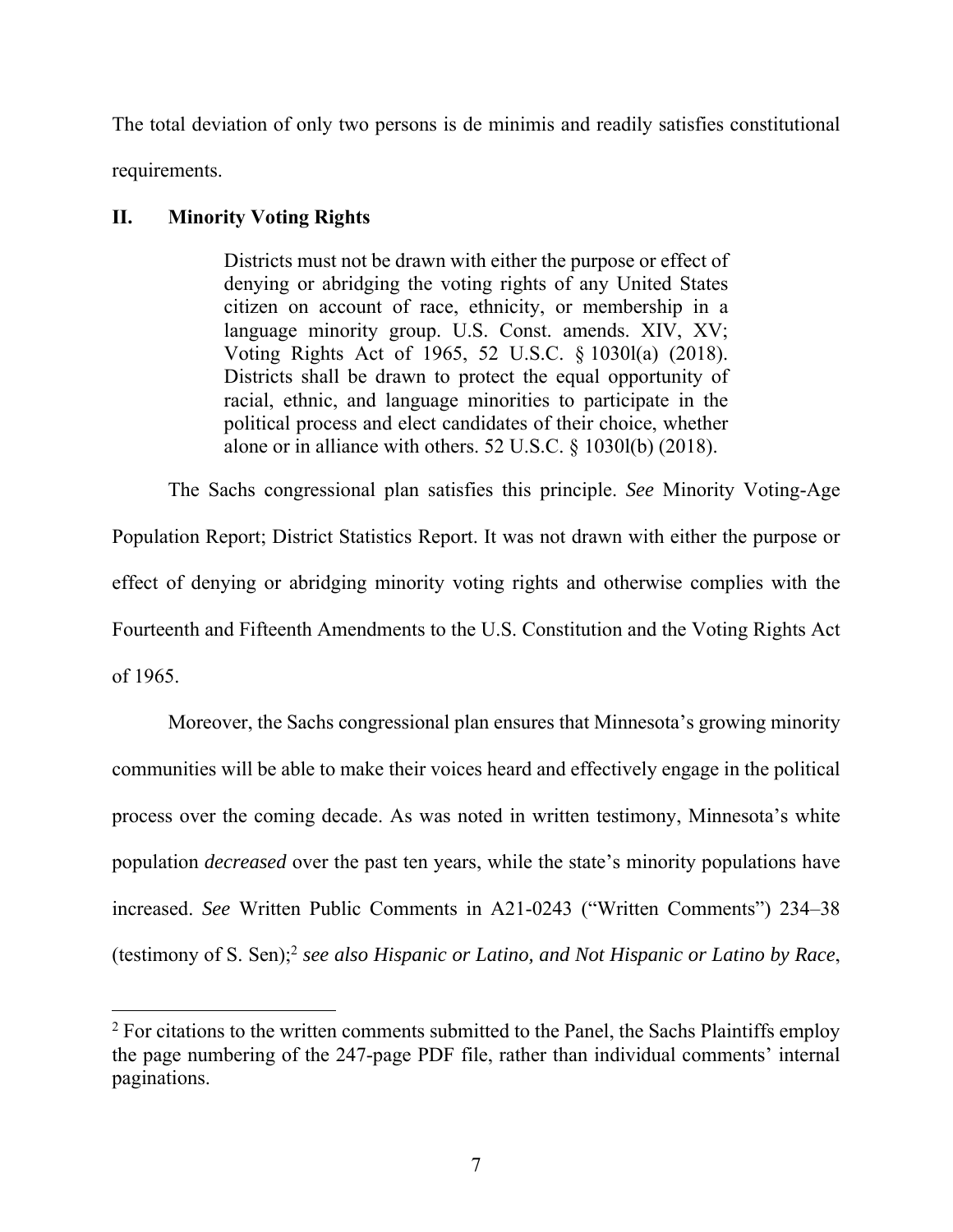U.S. Census Bureau, https://data.census.gov/cedsci/table?g=0400000US27\_0USfalse& tid=DECENNIALPL2020.P2 (last visited Dec. 7, 2021).<sup>3</sup>

| Race                                                   | 2020<br><b>Population</b> | Percentage of<br>Population | <b>Change from</b><br>2010 to 2020<br>(Persons) | <b>Change from</b><br>2010 to 2020<br>(Percentage) |
|--------------------------------------------------------|---------------------------|-----------------------------|-------------------------------------------------|----------------------------------------------------|
| Total                                                  | 5,706,494                 | 100%                        | $+402,569$                                      | $+7.6%$                                            |
| White Alone                                            | 4,353,880                 | 76.3%                       | $-51,262$                                       | $-1.2\%$                                           |
| <b>Black or African</b><br>American Alone              | 392,850                   | $6.9\%$                     | $+123,709$                                      | $+46.0\%$                                          |
| American Indian<br>and Alaska Native<br>Alone          | 57,046                    | $1.0\%$                     | $+1,625$                                        | $+2.9%$                                            |
| Asian Alone                                            | 297,460                   | $5.2\%$                     | $+84,464$                                       | $+39.7%$                                           |
| Native Hawaiian<br>and Other Pacific<br>Islander Alone | 2,621                     | $0.0\%$                     | $+761$                                          | $+40.9\%$                                          |
| Some Other Race<br>Alone                               | 20,963                    | 0.4%                        | $+15,016$                                       | $+252.5%$                                          |
| Two or More<br>Races                                   | 236,034                   | 4.1%                        | $+132,874$                                      | $+128.8%$                                          |
| Hispanic or<br>Latino (Any<br>Race)                    | 345,640                   | 6.1%                        | $+95,382$                                       | $+38.1%$                                           |

These increases in the state's minority communities constitute the principal reason that Minnesota was able to retain its eight congressional districts.

There is no reason to believe that these trends will cease or decelerate in the next ten years. But because Minnesota remains a heavily white state, carelessly drawn districts

<sup>&</sup>lt;sup>3</sup> This data was generated by searching for the table "Hispanic or Latino, and Not Hispanic or Latino by Race," and filtering for Minnesota. The table includes demographic information from both the 2020 and 2010 Public Law 94-171 data.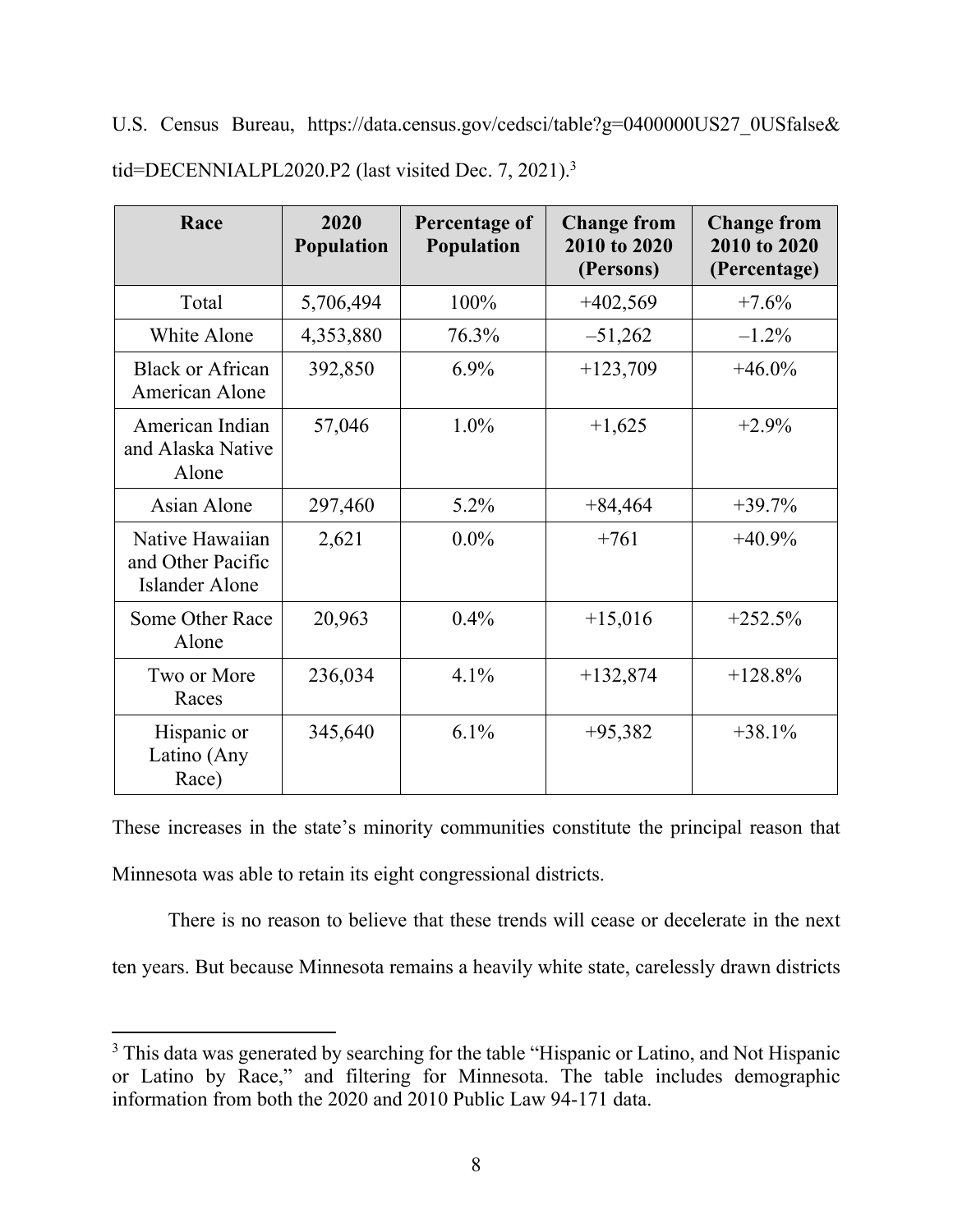could easily dilute the influence of minority communities, particularly in the Twin Cities and their first- and second-tier suburbs, where minority populations continue to grow. *See, e.g.*, Saint Paul Public Hearing Tr. ("Saint Paul Tr.") 9:5–13:7 (testimony of T. Thao) (describing Twin Cities metropolitan area's Asian community); Written Comments 90 (testimony of K. Doan) (same); *see also* Dave Orrick, *Minorities Are Now the Majority in St. Paul, Census Shows*, St. Paul Pioneer Press (Aug. 12, 2021), https:// www.twincities.com/2021/08/12/minorities-are-now-the-majority-in-st-paul-census-

shows (reporting that "[f]or the first time since before European settlers arrived, Minnesota's capital city is once again majority non-white"). To avoid the unwanted result of minority vote dilution, and to vindicate the redistricting principle adopted by the Panel, the Sachs congressional plan contains several minority influence districts "in which a minority group can influence the outcome of an election even if its preferred candidate cannot be elected." *Bartlett v. Strickland*, 556 U.S. 1, 13 (2009) (plurality op.).

- The Sachs Plaintiffs' proposed Second Congressional District, which covers Dakota County and the southeast metro areas in Hennepin and Washington Counties, has a total minority population of approximately 28 percent and a minority voting-age population of approximately 24 percent.
- Their proposed Third Congressional District, which includes the western Minneapolis suburbs, has a total minority population of approximately 26 percent and a minority voting-age population of approximately 22 percent.
- Their proposed Fourth Congressional District, which contains Saint Paul and connected communities in Anoka and Washington Counties, has a total minority population of approximately 36 percent and a minority voting-age population of approximately 31 percent.
- Their proposed Fifth Congressional District, which includes the core of Minneapolis and some of its northern suburbs, has a total minority population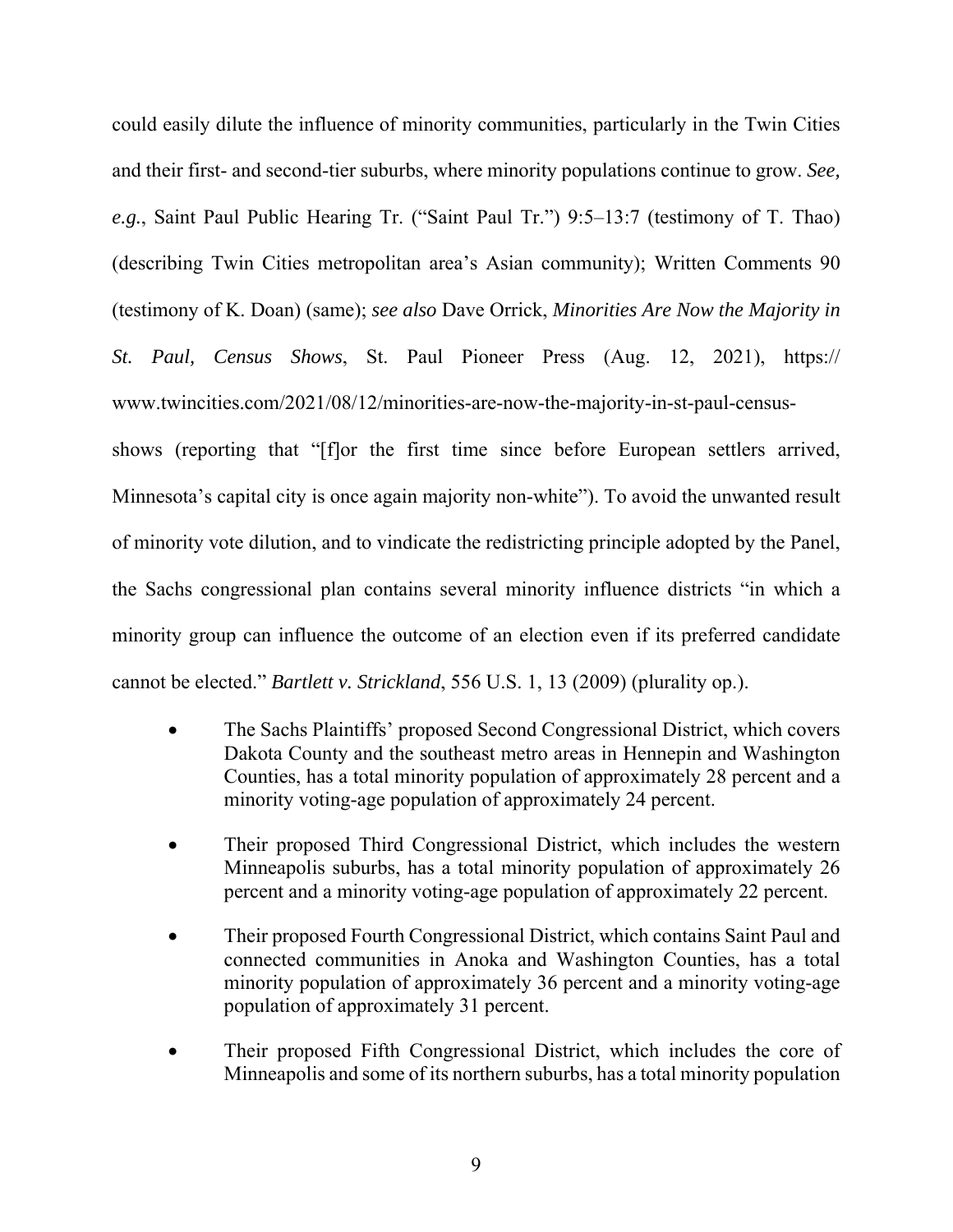of approximately 41 percent and a minority voting-age population of approximately 35 percent.

These proposed districts recognize that rapidly growing minority communities should be afforded the opportunity to influence their respective districts and ensure that their voices are heard—and their interests are served—in Congress.

# **III. American Indian Reservations**

The reservation lands of a federally recognized American Indian tribe will be preserved and must not be divided more than necessary to meet constitutional requirements. *See Michigan v. Bay Mills Indian Cmty.*, 572 U.S. 782, 788 (2014) (discussing sovereignty of recognized American Indian tribes). Placing discontiguous portions of reservation lands in separate districts does not constitute a division.

The Sachs congressional plan satisfies this principle. *See* Indian Reservation by

County and by District Report. No contiguous portions of reservation lands are divided

between districts. The only reported split occurs for the Minnesota Chippewa Tribe, which

is the result of discontiguity of reservation borders and affects only a single person.

# **IV. Convenience and Contiguity**

Districts must consist of convenient, contiguous territory. Minn. Const. art. IV, § 3; Minn. Stat. § 2.91, subd. 2 (2020). Contiguity by water is sufficient if the body of water does not pose a serious obstacle to travel within the district. Districts with areas that connect only at a single point will not be considered contiguous.

The Sachs congressional plan satisfies this principle. *See* Contiguity Report. Each of the eight districts is contiguous and conveniently structured. And as evidenced by the infrequency of subdivision splits, *see* Part V *infra*, the proposed district boundaries follow existing political boundaries as well as practical natural boundaries.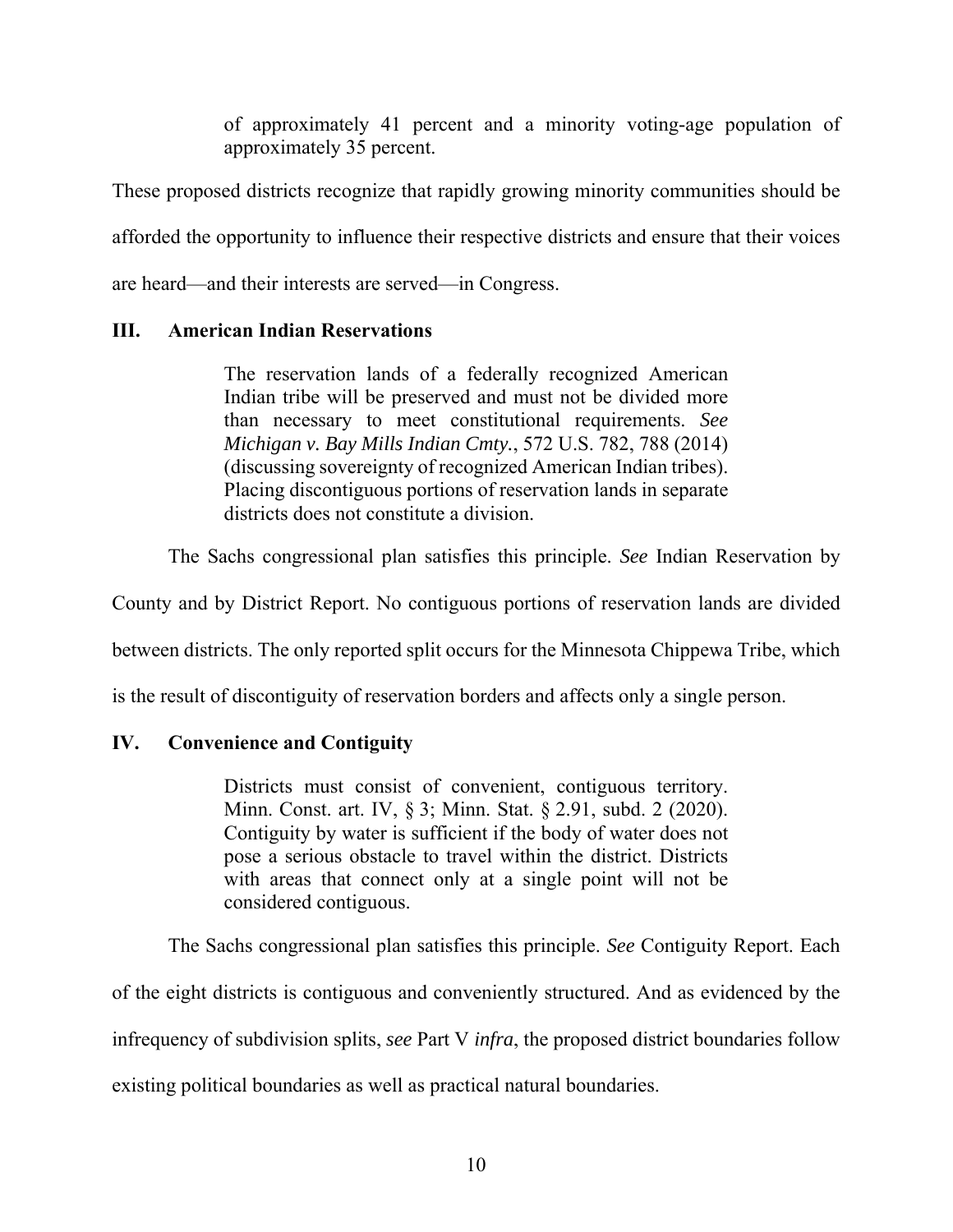### **V. Political Subdivisions**

Political subdivisions must not be divided more than necessary to meet constitutional requirements. Minn. Stat. § 2.91, subd. 2; *see also Karcher v. Daggett*, 462 U.S. 725, 740–41 (1983); *Reynolds* [*v. Sims*, 377 U.S. 533, 580–81 (1964)].

The Sachs congressional plan satisfies this principle. *See* Political Subdivision Splits Between Districts Report; Plan Components (Short) Report. It preserves intact 76 of Minnesota's 87 counties, dividing only Anoka, Beltrami, Carver, Cass, Hennepin, Hubbard, Ramsey, Rice, Stearns, Washington, and Watonwan Counties. It further preserves intact 2,728 of 2,741 cities and towns, dividing only Anoka, Circle Pines, Victoria, Walden Township, Brooklyn Park, Farden Township, Hart Lake Township, Lakeport Township, Steamboat River Township, Northfield, Northfield Township, Munson Township, and Nelson Township. This is similar to the *Hippert* panel's congressional map, which divided nine counties and seven county subdivisions. *See Hippert v. Ritchie*, No. A11-152 (Minn. Special Redistricting Panel Feb. 21, 2012) (Final Order Adopting a Congressional Plan, Appendix E).

As a general matter, the Sachs congressional plan breaks districts at county boundaries wherever feasible. But it is not always possible to meet the constitutional mandates of drawing convenient, contiguous districts that are equal in population without splitting at least a few political subdivisions at both the county and local levels.

Keeping political subdivisions intact is relatively practicable in Greater Minnesota, where county governments serve as one of the primary organizers of communities and deliverers of services. The Sachs Plaintiffs therefore attempt to limit the subdivision splits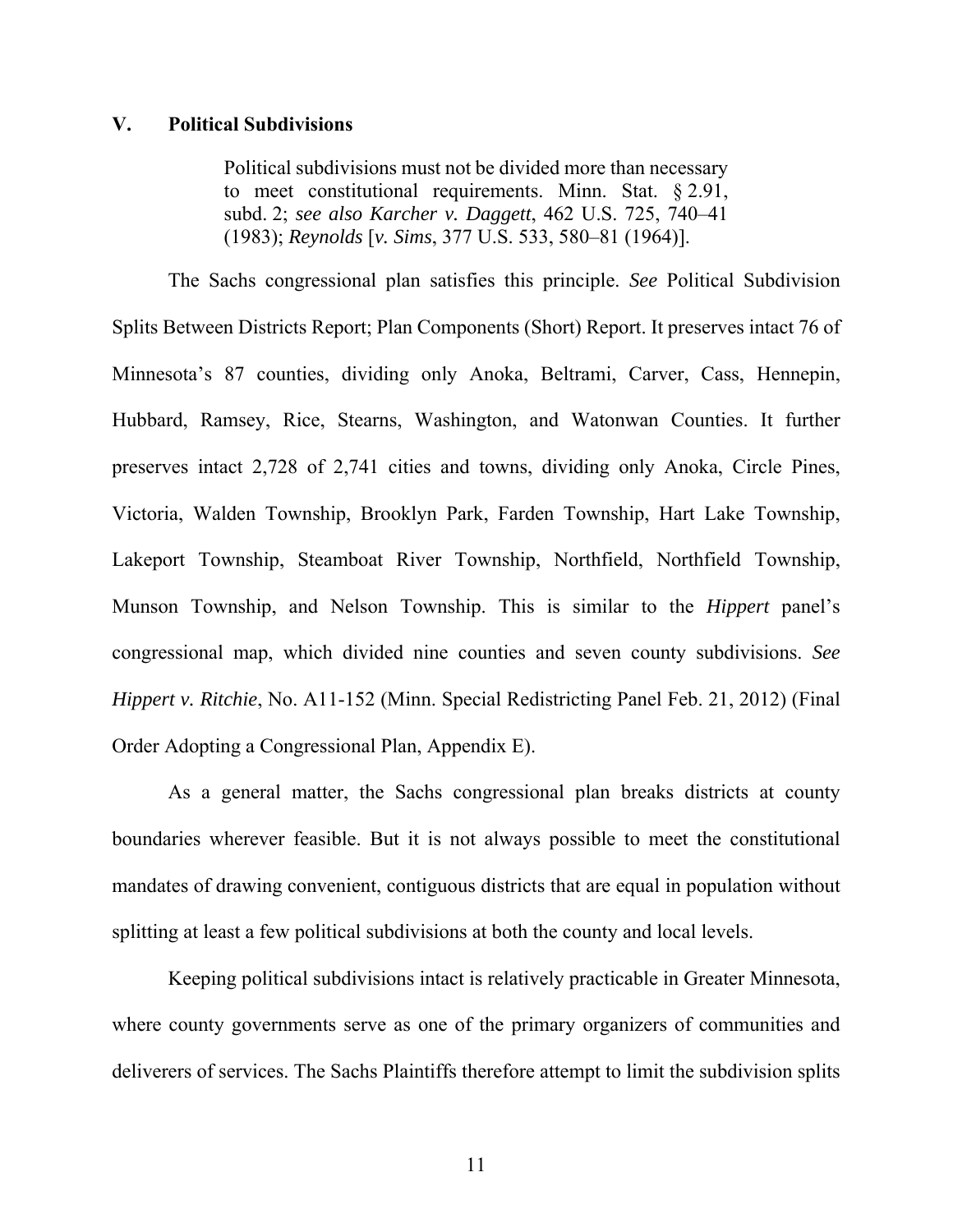in this region. Their plan splits Beltrami, Cass, and Hubbard Counties to achieve population equality between the Seventh and Eighth Congressional Districts and to preserve an American Indian reservation; splits Rice County to achieve population equality between the First and Second Congressional Districts; splits Stearns County to achieve population equality between the Sixth and Seventh Congressional Districts;<sup>4</sup> and splits Watonwan County to achieve population equality between the First and Seventh Congressional Districts. The cities and towns divided in these counties are similarly necessary to ensure population equality.

In the more densely populated metropolitan areas of the state, by contrast, districts of equal population cannot be drawn unless some counties and cities are split. But consistent with the redistricting principles adopted by the Panel, the Sachs congressional plan improves upon the *Hippert* panel's subdivision splits in these metro areas, reflecting population growth, regional trends, and the sentiments expressed during the public hearings. Of particular note, the Sachs Plaintiffs strove to ensure that Washington County is divided among only two districts, not three. *See* Woodbury Public Hearing Tr. ("Woodbury Tr.") 17:24–18:5 (testimony of J. Recla) ("Washington County is currently split between three congressional districts—the second, fourth, and sixth—and reducing

<sup>&</sup>lt;sup>4</sup> This particular split, incidentally, is consistent with the plans adopted by previous panels. *See Hippert*, No. A11-152 (Minn. Special Redistricting Panel Feb. 21, 2012) (Final Order Adopting a Congressional Redistricting Plan at 14) ("The panel also alters the preexisting split of Stearns County to achieve population equality, but the split continues to respect the differences between the rural, western part of the county (which the panel places within the seventh congressional district) and the eastern part of the county, which includes Saint Cloud and its surrounding communities of interest.").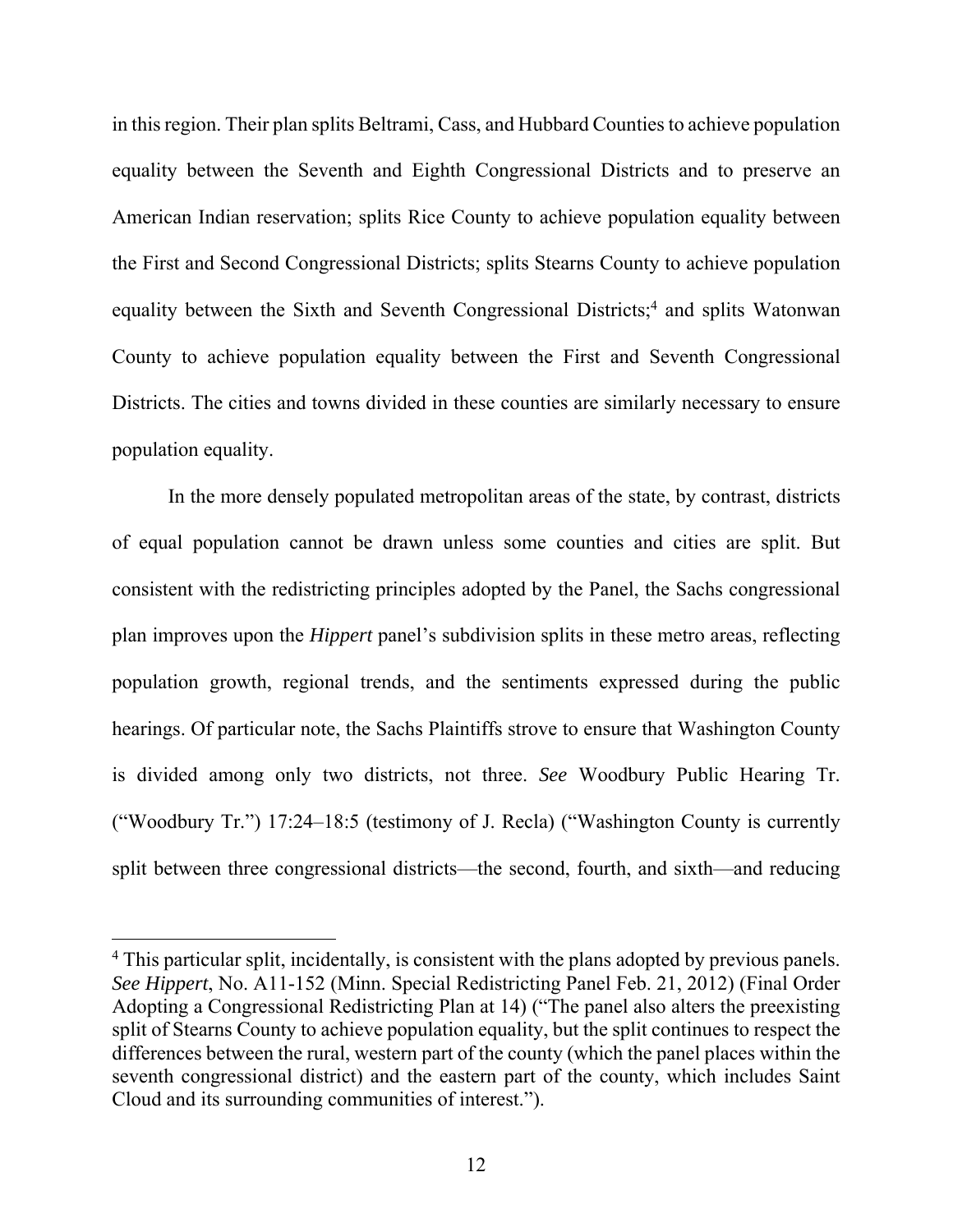that to two would further enhance the voice of the county residents."); *id.* at 22:12–19 (testimony of C. Beere) (similar). The Sachs Plaintiffs were also able to avoid splitting Edina, which in their proposed plan is contained entirely in the Third Congressional District. *See* Shakopee Public Hearing Tr. ("Shakopee Tr.") 40:9–14 (testimony of D. Shonagon) ("I believe the redistricting rule of a district being contiguous should apply to CD-3 in that Edina should pulled as a whole city into CD-3 instead of being split across two congressional districts as it is now."); Zoom Public Hearing Tr. ("Zoom Tr.") 67:15– 20 (testimony of D. Clynes) ("I would suggest that it's better if [my fellow Edina residents and I] were all in one CD, hopefully all in CD-3."). And to the degree that city and county splits are unavoidable, the Sachs Plaintiffs attempted to make divisions where otherwise desirable. For example, although Carver County is split between the Third and Sixth Congressional Districts for population purposes, the line ensures that western Carver County is united with Scott County, as requested during the public hearings. *See* Shakopee Tr. 33:3–39:3 (testimony of C. Thom) (describing "the interconnectedness of central and western Carver County and Scott County").

The remaining city and county splits in the Twin Cities metropolitan area are necessary to achieve population equality.

#### **VI. Communities of Interest**

Communities of people with shared interests will be preserved whenever possible to do so in compliance with the preceding principles. *See Ala. Legis. Black Caucus v. Alabama*, 575 U.S. 254, 272 (2015) (describing respect for "communities defined by actual shared interests" as a traditional redistricting principle (quotation omitted)); *see also Hippert*, No. A11-0152 (Minn. Special Redistricting Panel Nov. 4, 2011) (Order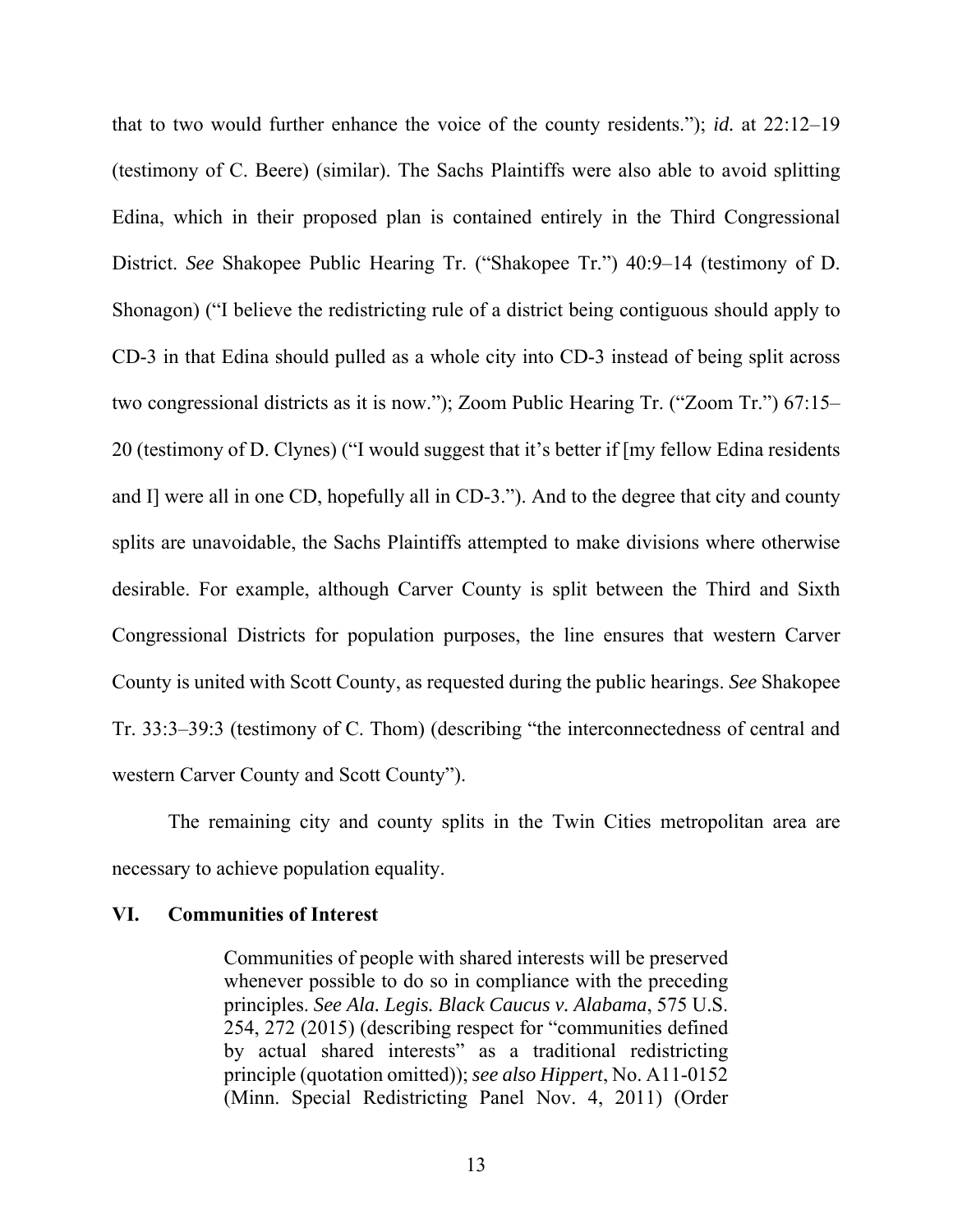Stating Redistricting Principles and Requirements for Plan Submissions); *Zachman*[ *v. Kiffmeyer*], No. C0-01-160 (Minn. Special Redistricting Panel Dec. 11, 2001) (Order Stating Redistricting Principles and Requirements for Plan Submissions). For purposes of this principle, "communities of interest" include, but are not limited to, groups of Minnesotans with clearly recognizable similarities of social, geographic, cultural, ethnic, economic, occupational, trade, transportation, or other interests. Additional communities of interest will be considered if persuasively established and if consideration thereof would not violate the preceding principles or applicable law.

The Sachs congressional plan satisfies this principle. Given the continued evolution of mapping tools and redistricting software, it is now possible to create any number of different configurations of congressional districts that meet the principles of achieving population equality; creating districts of convenient, contiguous territory; and minimizing splits of political subdivisions. The defining question is not *whether* these goals can be met, but *how* they will be met. And this question is best answered, as the Panel's principle recognizes, by drawing a congressional map that creates eight districts that will effectively serve the communities that fall within them.

In applying the Panel's other redistricting principles, the Sachs congressional plan creates districts that represent natural and well-defined communities of interest that share common social, geographic, political, cultural, ethnic, and economic interests.<sup>5</sup> Given

<sup>&</sup>lt;sup>5</sup> The Panel's plan submission requirements specified that

<sup>[</sup>a]ny party asserting that its plan preserves a community of interest must also include [a] Maptitude report . . . identifying any community of interest included as a layer in the plan, the census blocks within the community of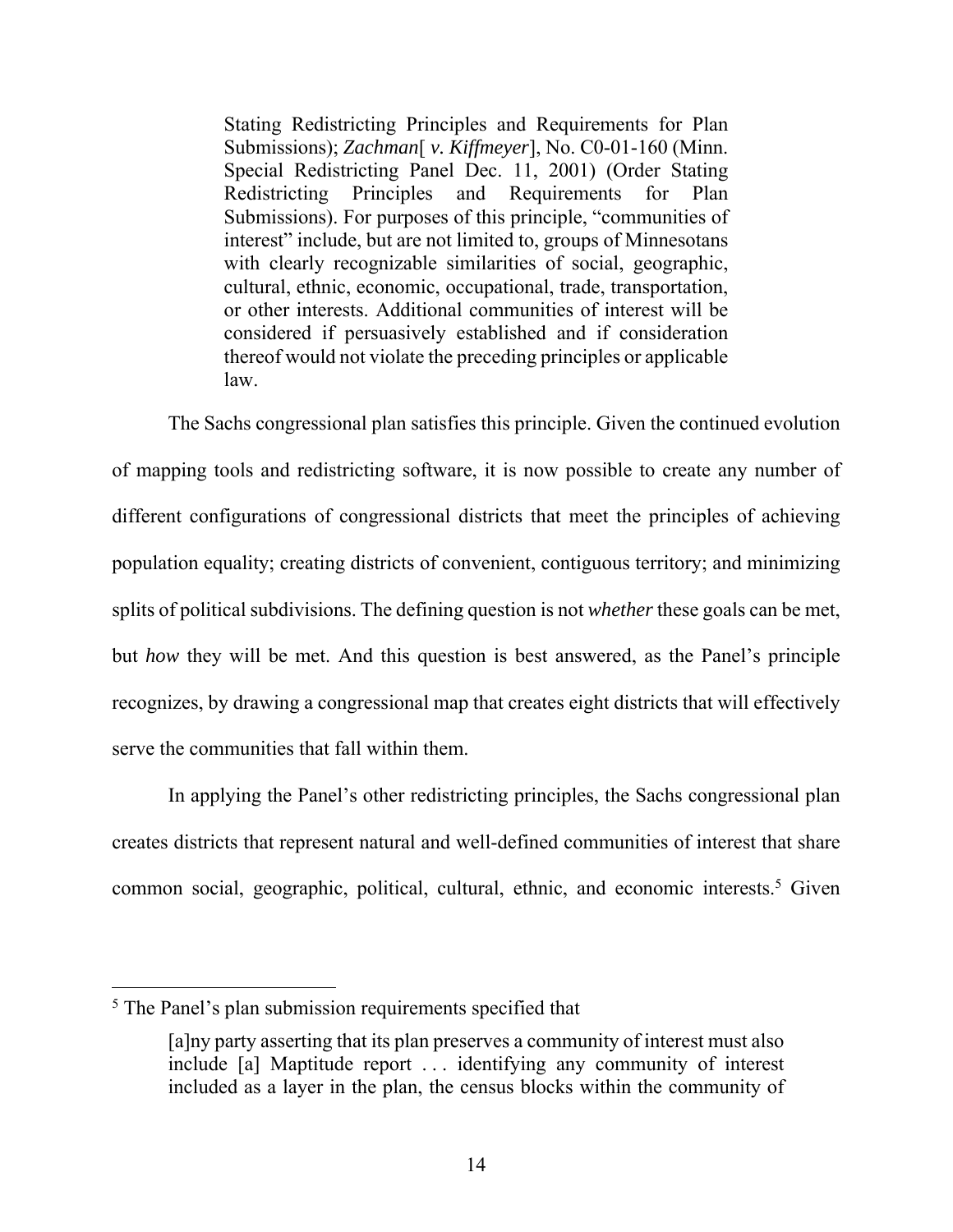Minnesota's unique topographic features—its lakes, rivers, forests, prairies, and distinctive regions—the state's transportation corridors often serve as an important means of creating and unifying communities of interest. The Sachs Plaintiffs therefore took care to create districts that are readily traversable and naturally formed.

The Sachs congressional plan uses the existing congressional map as a starting point. As described above, the current districts were crafted by the *Hippert* panel after an exhaustive process that featured considerable public testimony. It therefore makes sense to begin the redistricting process with the enacted map. The Sachs congressional plan then modifies the existing districts as necessary to achieve population equality, respond to public testimony, and address features of the existing districts that have not worked or no longer make sense in light of demographic, economic, or other developments.

interest, and the district or districts to which the community of interest has been assigned.

Order 11. The Sachs Plaintiffs have not made any specific line-drawing decisions for the purpose of preserving communities of interest at the expense of the Panel's other enumerated redistricting criteria. Nor did they draw the specific contours of particular districts to unite communities of interest that would otherwise be split by district boundaries. Moreover, many of the communities that are nonetheless preserved in their proposed congressional districts—for example, the community of faculty, students, and workers linked to Carleton College and St. Olaf College in the Second Congressional District, or the Minnesotans who rely on the Seventh Congressional District's Highway 71—do not lend themselves to straightforward quantitative definition or assessment. Accordingly, the Sachs Plaintiffs have relied on narrative descriptions of the communities of interests preserved in their congressional map. But they are prepared to provide any additional information required by the Panel as part of its analysis of such communities.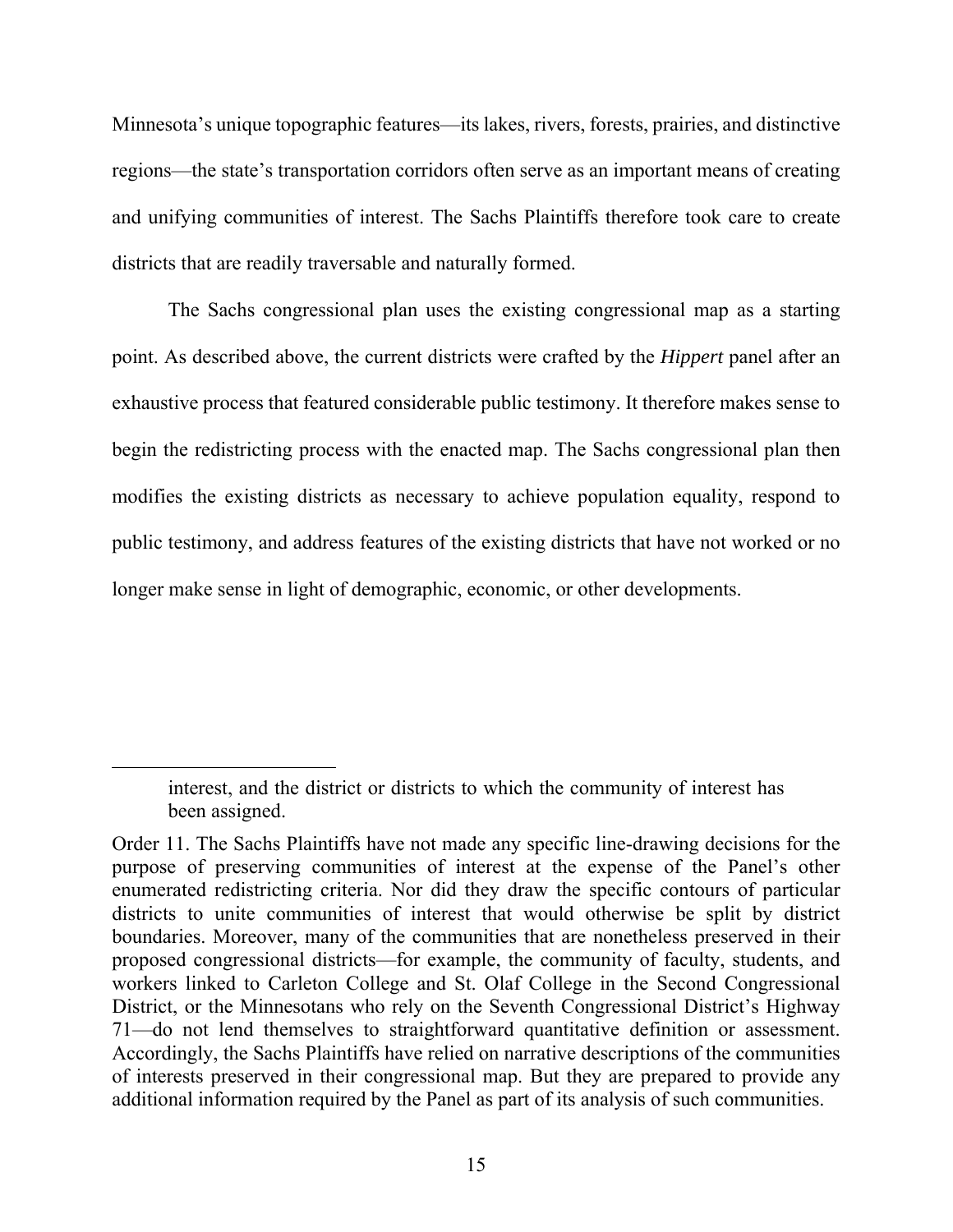#### **A. First Congressional District**

The Sachs Plaintiffs' proposed First Congressional District creates a more compact district centered on the regional hubs of Rochester and Mankato, distinguishing these areas from the more agricultural southwest corner of the state. This reconfiguration will prevent the rural southwest from being overshadowed in a district whose population center of gravity is increasingly moving to the east.

Since early statehood, the southern part of Minnesota was separated into southwestern and southeastern districts. *See, e.g.*, Rochester Public Heating Tr. ("Rochester Tr.") 35:16–22 (testimony of M. Jones) ("[O]nly since  $2002...$  has the first district spanned the entire southern border of Minnesota. It's always otherwise only been in the southeastern portion of Minnesota, and it has not represented the counties of Goodhue and Wabasha Counties along the Mississippi River, except in the past, since 2002."). Twenty years ago, the 2001 special redistricting panel (the "*Zachman* panel") after acknowledging that "[u]nder any five-three plan, having one district that crossed Minnesota from border to border was inevitable"—chose to depart from this historic configuration in large part because a "community of interest [] naturally arises along a highway such as Interstate 90." No. C0-01-160 (Minn. Special Redistricting Panel Mar. 19, 2002) (Final Order Adopting a Congressional Redistricting Plan at 5–6). The *Hippert* panel followed suit, "[c]onsistent with [its] least-change approach." No. A11-152 (Minn. Special Redistricting Panel Feb. 21, 2012) (Final Order Adopting a Congressional Redistricting Plan at 18).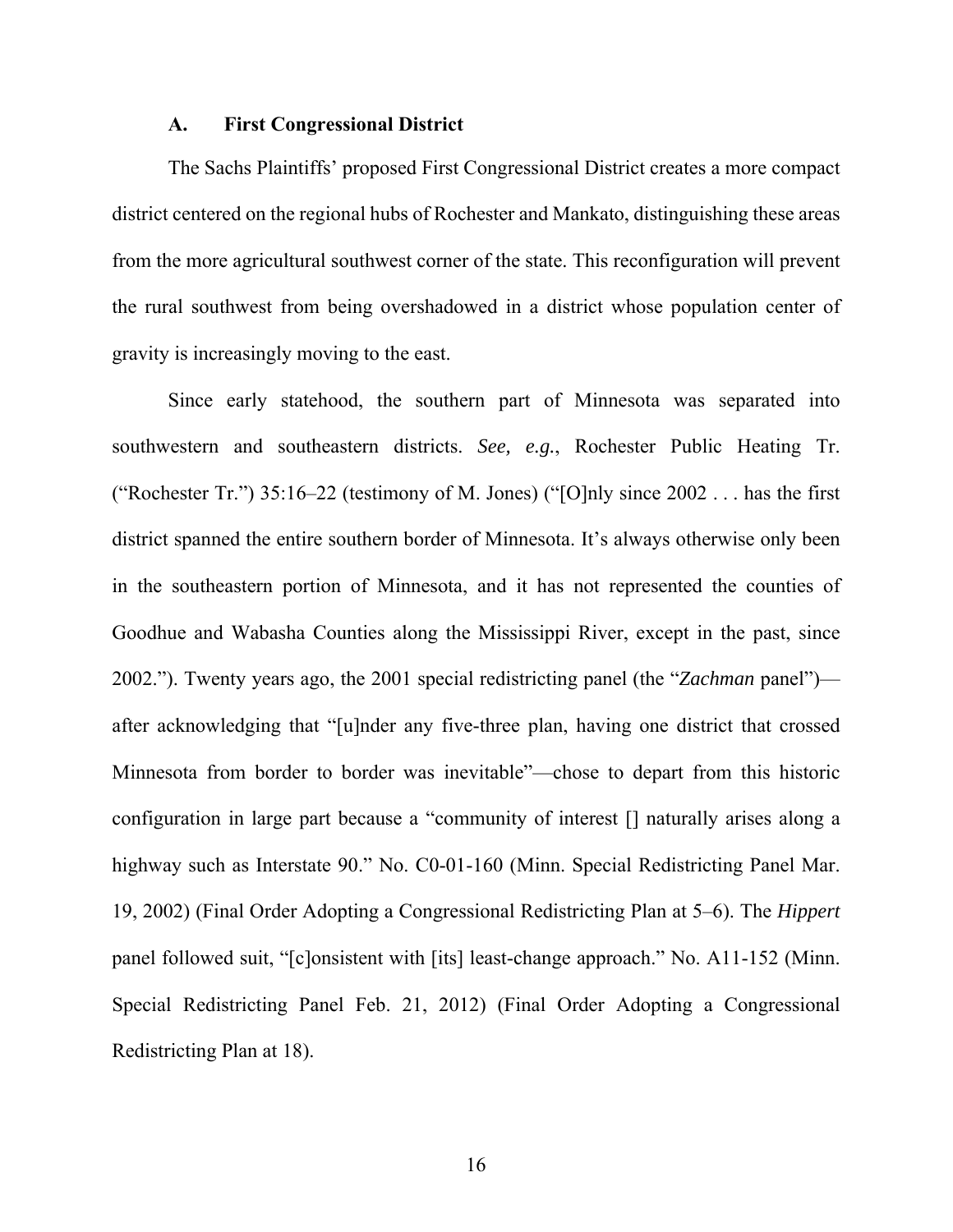For reasons of population equality and shared interests in western Minnesota, *see* Part VI.G *infra*, and given the growing and palpable dissimilarities of the southwest and southeast, as addressed below, the Sachs Plaintiffs submit that it is necessary to restore southern Minnesota to its traditional district structure. Public testimony confirmed the growing distinctions between southwestern and southeastern Minnesota: the southwestern corner of the state is agricultural and losing population, while the southeast is growing and increasingly centered around health care, research, and manufacturing.<sup>6</sup>

Moreover, public testimony demonstrates that the Sachs Plaintiffs' proposal for a more compact, southeast-anchored First Congressional District will unite similar communities in the region. *See* Rochester Tr. 13:16–14:17 (testimony of T. O'Donnell-Ebner) (encouraging Panel to "look for areas of density that would enable CD-1 population to be increased without greatly increasing the footprint" and noting that "drawing boundaries that would include more communities along the southeast Minnesota, along the Mississippi River," would "better represent that unique community of interest"). In particular, the new district would unify counties along the Mississippi River in the

<sup>&</sup>lt;sup>6</sup> The distinctions between southwestern and southeastern Minnesota are further confirmed by the structures of government services. *See* Woodbury Tr. 14:7–11 (testimony of J. Willette) (urging that Panel "keep[] those communities of interest together where they have a common shared experience with their relationship to government and government services"). The Minnesota Department of Transportation, for example, is divided into eight regional areas; District 6 serves southeast Minnesota while District 7 covers the southwest. *See MnDOT Districts*, Minn. Dep't of Transp., http://www.dot.state.mn.us/information/ districts.html (last visited Dec. 7, 2021). The Minnesota Pollution Control Agency is similarly organized into a Southeast Region (headquartered in Mankato and Rochester) and a Southwest Region (headquartered in Marshall). *See Contact Us*, Minn. Pollution Control Agency, https://www.pca.state.mn.us/about-mpca/contact-us (last visited Dec. 7, 2021).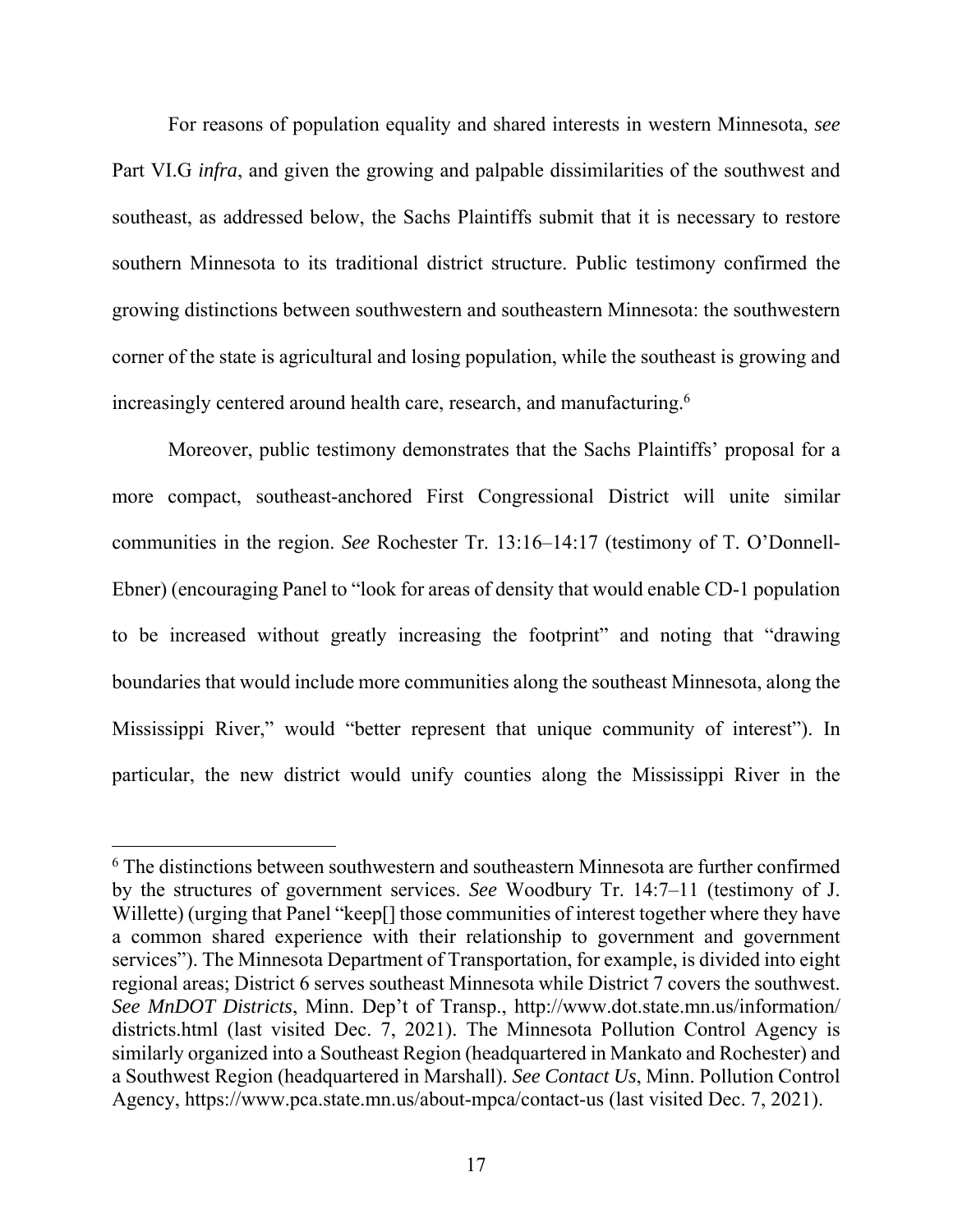southeast, thus vindicating a repeated refrain from the public hearings. *See, e.g.*, Rochester Tr. 29:19–32:4 (testimony of G. Julius) (describing "cultural and economic reasons to consider Wabasha, Goodhue, and Olmsted County as communities of interest"); *id.* at 32:11–34:17 (testimony of C. Everett) (explaining why "the first district is a much better fit for Goodhue County than the current district of the second" and noting in particular "stark contrast" between populations of Goodhue and Dakota Counties); *id.* at 35:23–36:2 (testimony of M. Jones) ("We who live in Olmsted County have more in common . . . with the residents of Goodhue and Wabasha Counties than residents of the southwestern counties in the current CD-1."); Written Comments 94 (testimony of B. Roberson) ("Wabasha County is a predominantly rural county that really belongs in the 1st Congressional district rather than the 2nd."); *id.* at 205 (testimony of K. Alkire) ("[R]euniting Lake City (and by extension Wabasha and Goodhue Counties) with the rest of a Southern‐MN centered 1st Congressional district would be the best outcome for Lake City."); *id.* at 209 (testimony of J. & N. Davidson) (urging that First Congressional District add Goodhue and Wabasha Counties to remedy population decrease rather than counties in southwest corner of state).

The district would also unite Rochester with neighboring counties and communities that rely on the city for employment. *See* Rochester Tr. 17:7–20 (testimony of C. DeVries) ("Rochester and Olmsted County are employment centers for Fillmore and all surrounding counties."); Written Comments 205 (testimony of K. Alkire) ("The past twenty years have deepened the strong economic connections between Lake City and Rochester. Many Lake City residents commute to work in Rochester.").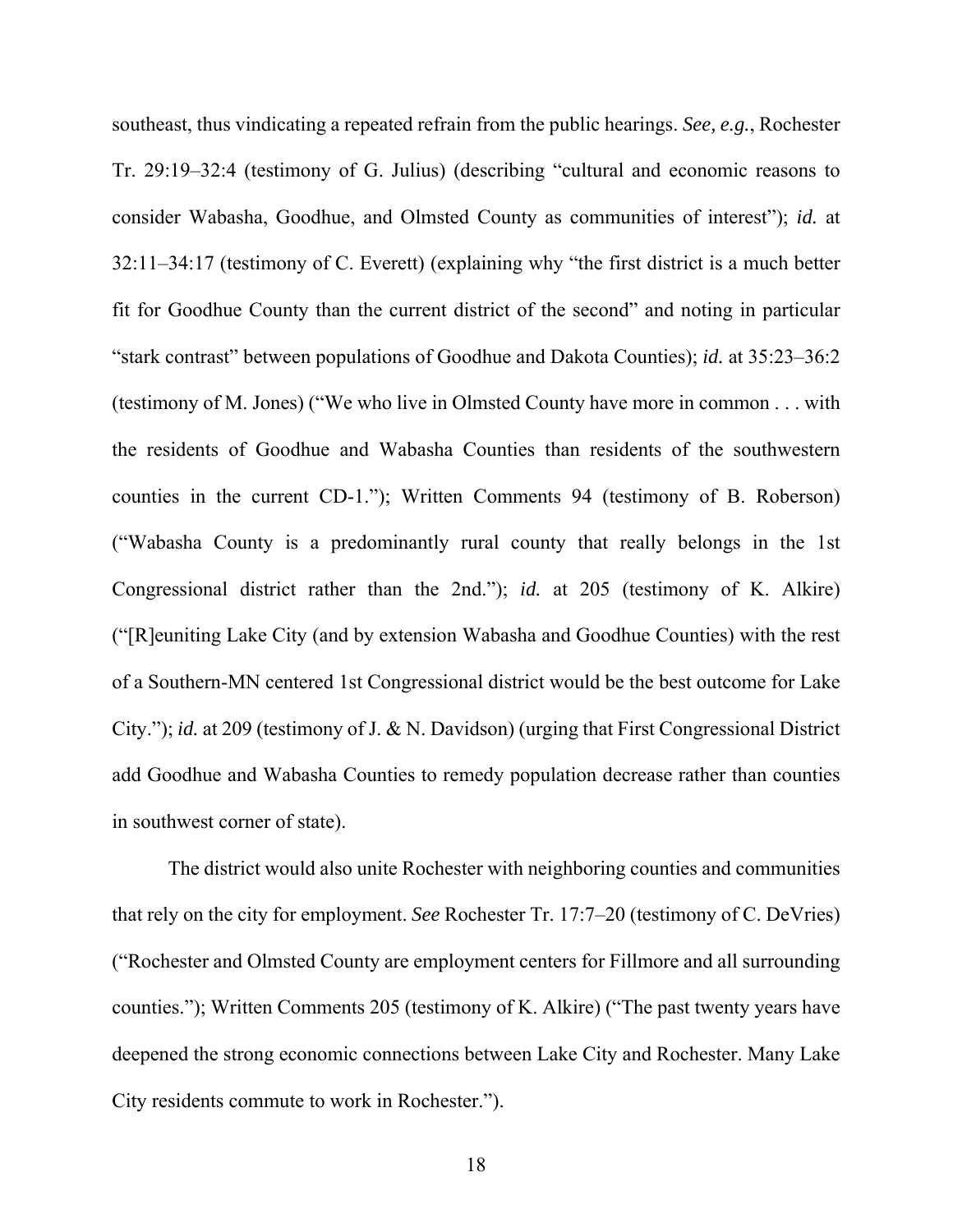#### **B. Second Congressional District**

The Sachs Plaintiffs' proposed Second Congressional District is anchored in the southern suburbs of the Twin Cities, which have seen considerable growth and have continued to distinguish themselves from the more exurban and rural areas of southeastern Minnesota. *See* Rochester Tr. 32:11–34:17 (testimony of C. Everett) (describing growing distinctions between suburban Dakota County and exurban Goodhue County).

The *Hippert* panel found it necessary to split Washington County into three different districts. The Sachs Plaintiffs avoid that and ensure that Woodbury, St. Paul Park, and Cottage Grove are preserved in a district that shares similar interests, separate from the Saint Paul-anchored Fourth Congressional District. *See* Woodbury Tr. 16:25–19:3 (testimony of J. Recla) ("[I]t would make much more sense for Woodbury and all of south Washington County to be in the second district along with our towns rather than the neighboring districts of the fourth and sixth district."); *id.* at 19:10–22:3 (testimony of K. Carlson) ("[W]e believe that south Washington County and Dakota County should be [in] the Second Congressional District. . . . I also hope that south Washington County is not paired with the St. Paul-based districts as the distance and the culture between St. Paul and its outer suburbs do not constitute a community of interest, in my mind."); *id.* at 22:7–24:5 (testimony of C. Beere) ("A large portion of Woodbury already shares public education with the second district; in turn, families are spending time in the community together, sharing common values."); Written Comments 230 (testimony of P. O'Gorman) ("I feel strongly that my part of Washington County should remain in the 2nd Congressional district and that more of Washington County be added to the district if possible.").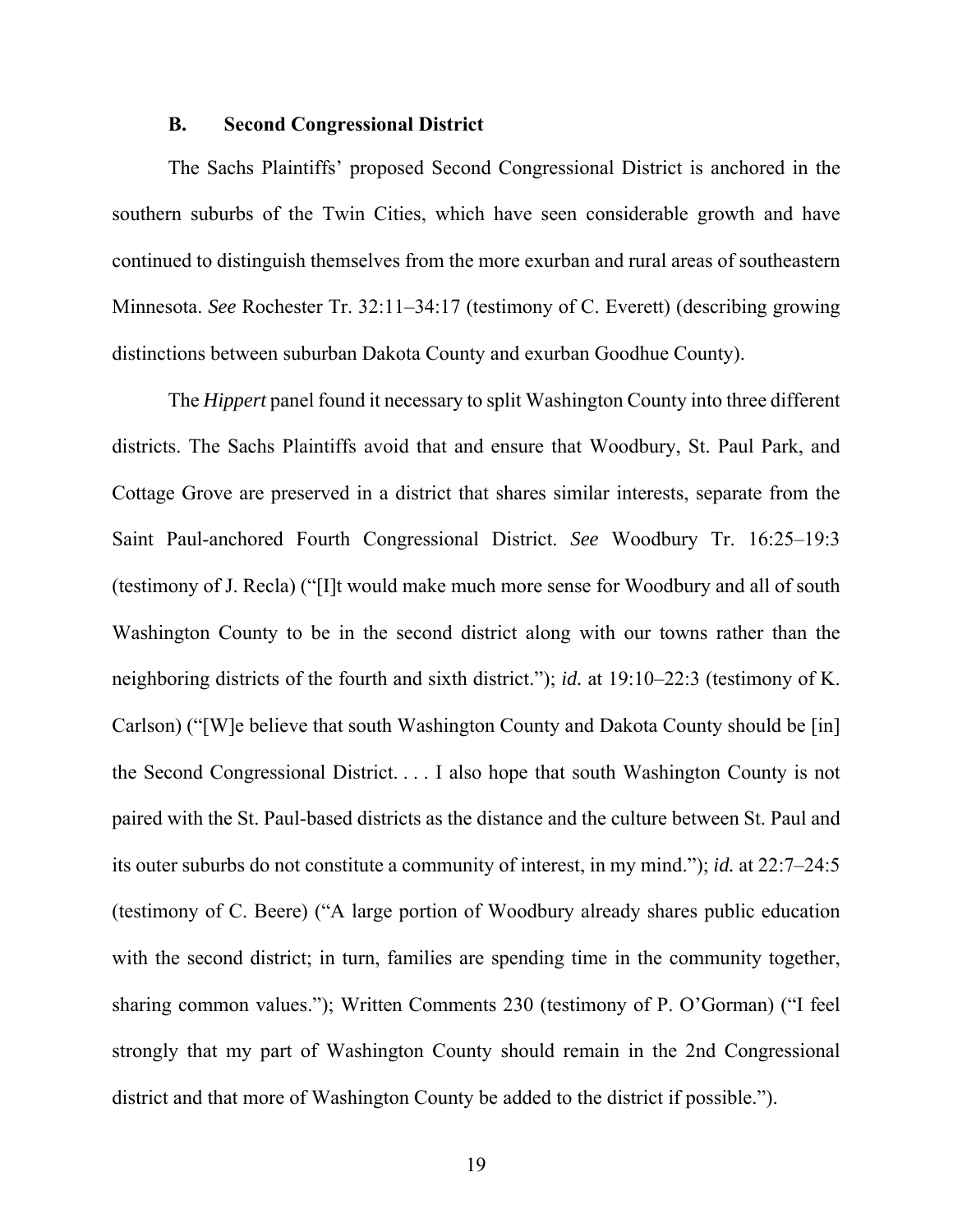Similarly, suburban communities in the southeast metro area—including Bloomington, Richfield, Eagan, and Burnsville—are united in the proposed district, as many Minnesotans advocated during the public hearings. *See* Woodbury Tr. 15:11–16:21 (testimony of J. Johnson) ("Eagan, Burnsville, and Bloomington are really a single community for many Twin Cities commuters with many of the same day-to-day concerns."); *id.* at 45:2–46:22 (testimony of J. Hanks) ("[I]t will be a natural fit for our community if Richfield were part of the Second Congressional District rather than the third or the fifth."); Minneapolis Public Hearing Tr. ("Minneapolis Tr.") 20:9–21:19 (testimony of M. Collins) (noting that Bloomington is linked to Second Congressional District by transportation routes and shared issues with Eagan, Burnsville, and Mendota Heights); Saint Paul Tr. 19:8–22:13 (testimony of J. Blerlein) (explaining that "Bloomington, Eagan, Burnsville and other southern suburbs together form community of interest across multiple dimensions and would be best served by being included together in a congressional district" and that Mississippi River is "a thread that connects and joins all of these south metro communities" and should not serve as "an unnatural divider"); Written Comments 87 (testimony of J. Nicolai) ("Much of our lives take place in the south metro area regardless of whether it is Eagan or Bloomington."). And although Northfield is divided in the proposed district for population reasons, Carleton College and St. Olaf College remain united with interconnected communities in the south metro area. *See* Written Comments 14 (testimony of M. Fitzgerald) ("Many of my colleagues and fellow faculty members are based in the greater metro area and travel on highway 35 from the south metro every day to teach and provide essential services.").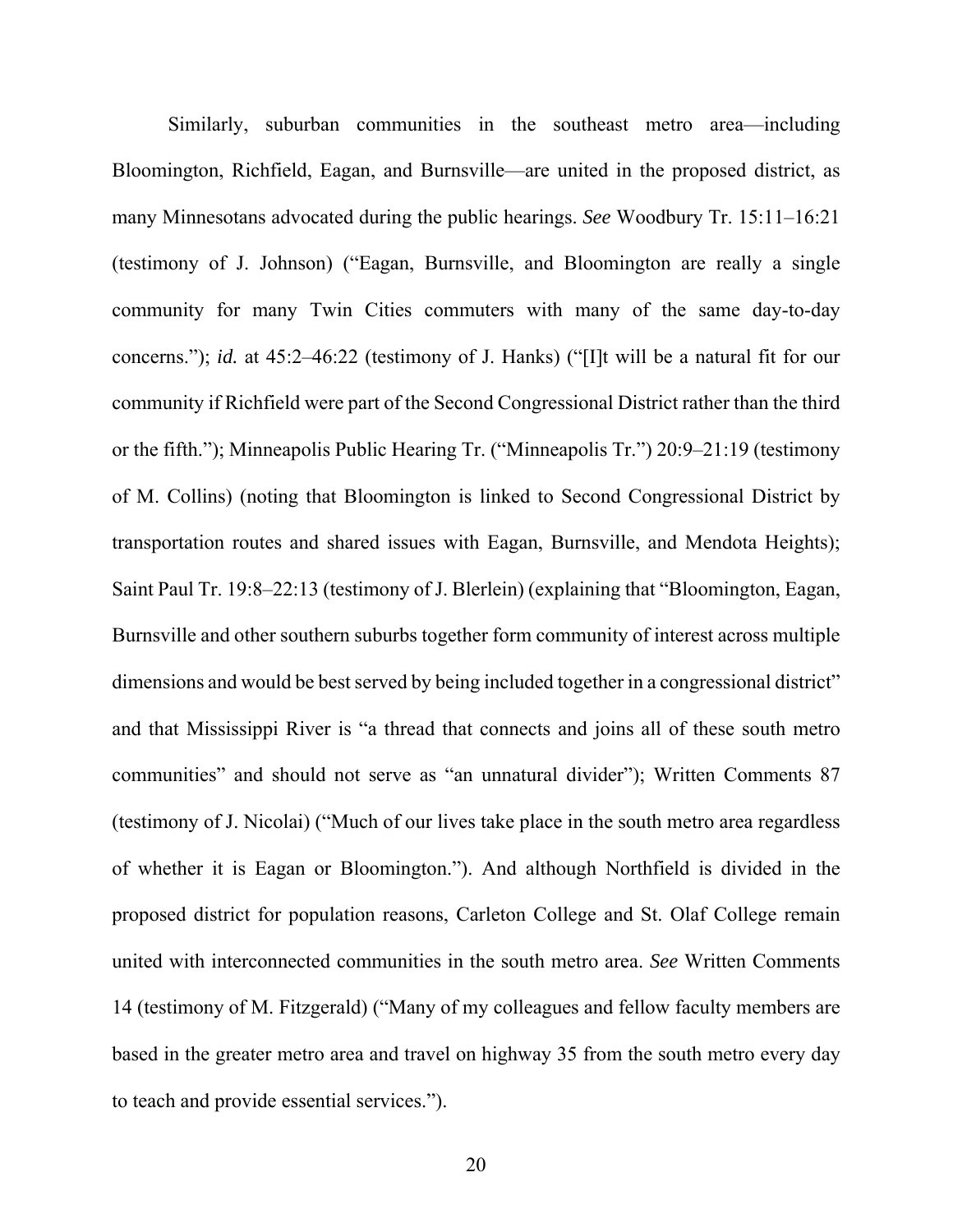Ultimately, in complying with the Panel's other redistricting criteria, the Sachs congressional plan accomplishes what many Minnesotans urged: a map that unites, rather than splits, the southeast metro area. *See, e.g.*, Zoom Tr. 48:11–50:17 (testimony of L. Noah) ("As an Eagan resident, I would like to see the new Second Congressional District be a south suburban district.... I hope this panel will draw Bloomington into the new Second Congressional District. The south suburbs are a community of mutual interests and deserve fair representation."); Written Comments 169 (testimony of L. Oi) ("[I]t would also simplify things if more of the south metro area were also in the 2nd, especially cities and towns right across the bridge."); *id*. at 229 (testimony of K Meyer) ("Keeping as much of the south metro area in a single Congressional district should be an important goal.").

#### **C. Third Congressional District**

The Sachs Plaintiffs' proposed Third Congressional District is largely consistent with the enacted district, consisting primarily of greater Hennepin County. *See Hippert*, No. A11-152 (Minn. Special Redistricting Panel Feb. 21, 2012) (Final Order Adopting a Congressional Redistricting Plan at 17). As before, the district includes municipalities in eastern Carver County, a division justified by local government structure and "the public input that the residents of northeastern Carver County share common issues and interests with the residents of other west metropolitan suburbs." *Id.* Consistent with the wishes expressed by Edina's residents during the public hearings, the district also keeps that city whole and avoids the split in the enacted map. *See* Shakopee Tr. 40:9–14 (testimony of D. Shonagon) ("I believe the redistricting rule of a district being contiguous should apply to CD-3 in that Edina should pulled as a whole city into CD-3 instead of being split across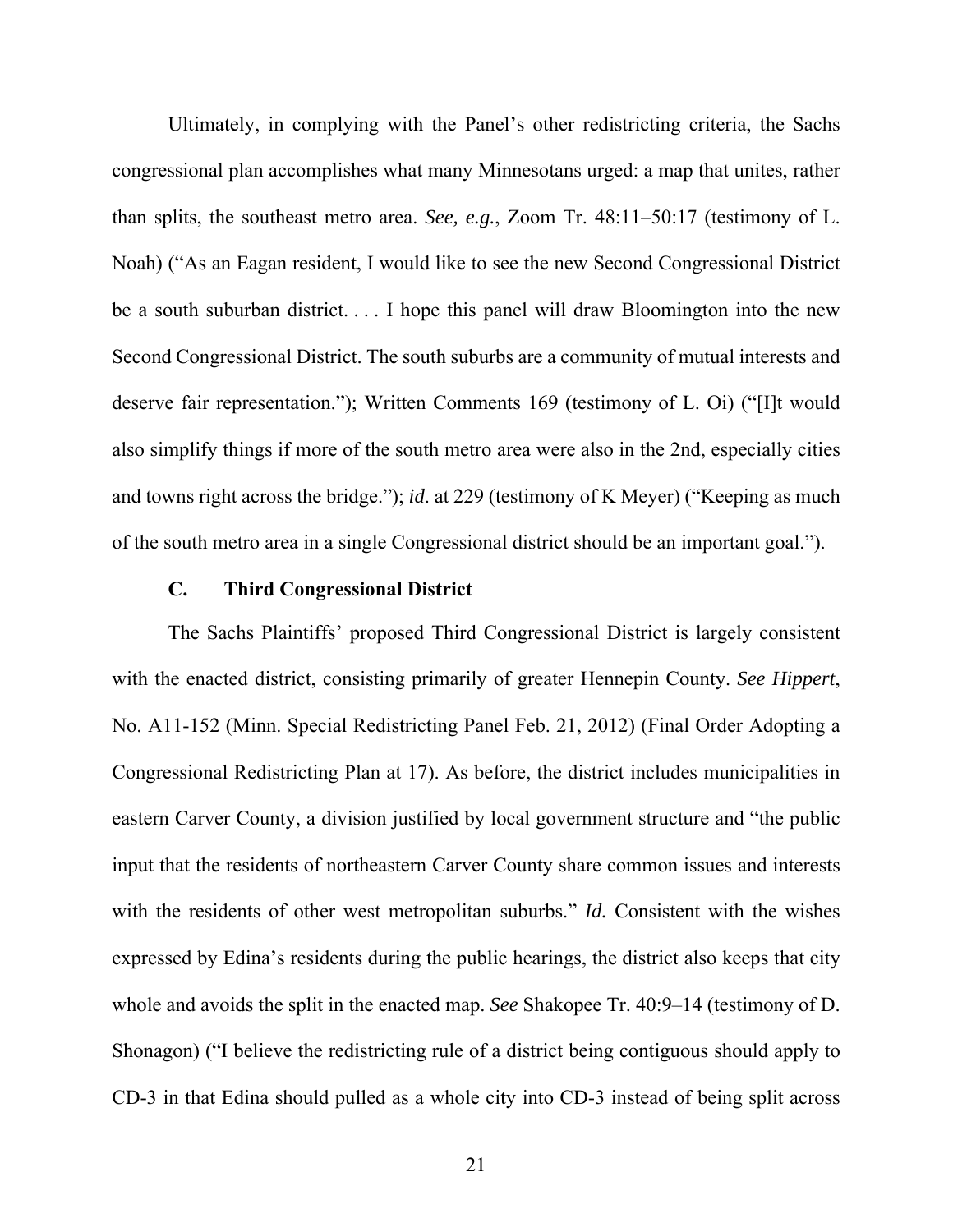two congressional districts as it is now."); Zoom Tr. 67:15–20 (testimony of D. Clynes) ("I would suggest that it's better if [my fellow Edina residents and I] were all in one CD, hopefully all in CD-3."). Further, the Latinx population in Osseo is kept intact. See Waite Park Public Hearing Tr. ("Waite Park Tr.") 10:3–11:24 (testimony of B. Sanchez) (describing needs of Osseo's Latinx community).

#### **D. Fourth Congressional District**

The Sachs Plaintiffs' proposed Fourth Congressional District—like their Fifth Congressional District—maintains the historic divide between the distinct communities of Saint Paul and Minneapolis. *See Hippert*, No. A11-152 (Minn. Special Redistricting Panel Feb. 21, 2012) (Final Order Adopting a Congressional Redistricting Plan at 15–16) (noting that "Minneapolis and Saint Paul have been in separate congressional districts since 1891").

Among other features, the proposed district ensures that the eccentrically shaped city of Maplewood remains preserved in a single district. *See* Woodbury Tr. 51:10–52:13 (testimony of B. Cardinal) (noting Maplewood's unusual shape and urging that Panel "try to keep the communities in one district and not cut it up into several different districts"). Woodbury and Cottage Grove are also united in a single district, which is consistent with both public comments, *see* Written Comments 103 (testimony of Y. Wolfson) (describing "strong social connections" between Woodbury and Cottage Grove), and the *Hippert* panel's decision to expand the Fourth Congressional District east into Washington County, *see* No. A11-152 (Minn. Special Redistricting Panel Feb. 21, 2012) (Final Order Adopting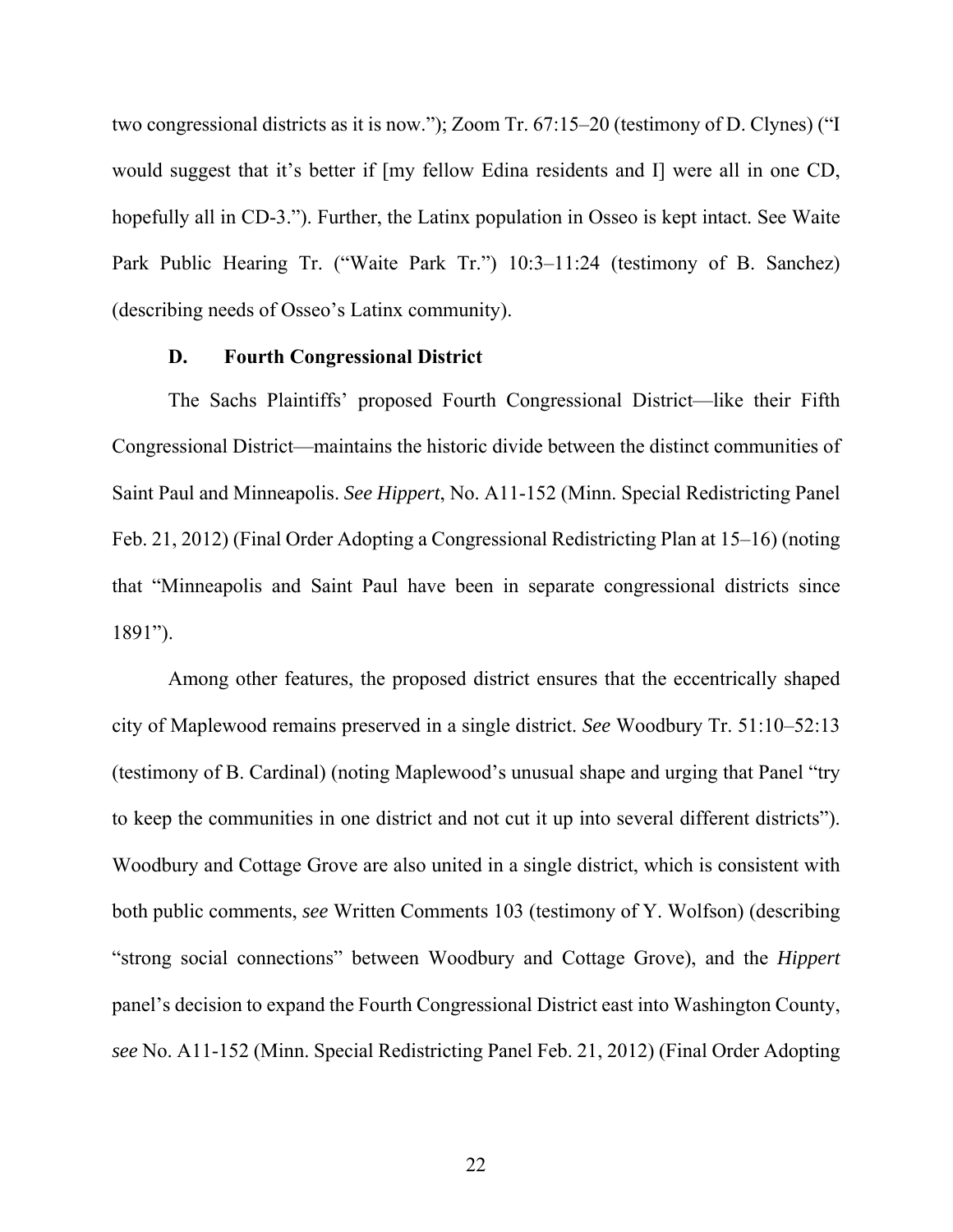a Congressional Redistricting Plan at 16). Expanding the district in this manner also helps avoid another split of Washington County, as occurs in the enacted plan.

### **E. Fifth Congressional District**

The Sachs Plaintiffs' proposed Fifth Congressional District is anchored in Minneapolis, thus ensuring that the needs of the city's urban voters will not be diluted by more exurban and rural concerns—and vice versa. *See* Minneapolis Tr. 15:1–7 (testimony of B.R. Lee) (noting differing needs and priorities of urban and rural communities). Keeping Minneapolis as intact as possible preserves the city's minority communities—for example, the Cedar-Riverside neighborhood, which "is a home to over 8,000 Muslim community members and is one of the most densely populated neighborhoods in all of Minnesota" but "has been traditionally left out of many aspects of the political process." *Id*. at 22:1–24:17 (testimony of W. Dirie); *see also* Written Comments 77 (testimony of S. Brown) (describing Cedar-Riverside's minority communities).

#### **F. Sixth Congressional District**

The existing Sixth Congressional District lies at the interstice of six of the other seven districts, stretching from St. Cloud to the Wisconsin border. The Sachs Plaintiffs' proposed Sixth Congressional District takes on a more compact shape that unites Scott County with western Carver County, forming an exurban community of interest. *See* Shakopee Tr. 33:3–39:3 (testimony of C. Thom) (describing "the interconnectedness of central and western Carver County and Scott County" and recommending that these areas be placed in exurban Sixth Congressional District); Zoom Tr. 31:8–33:24 (testimony of L.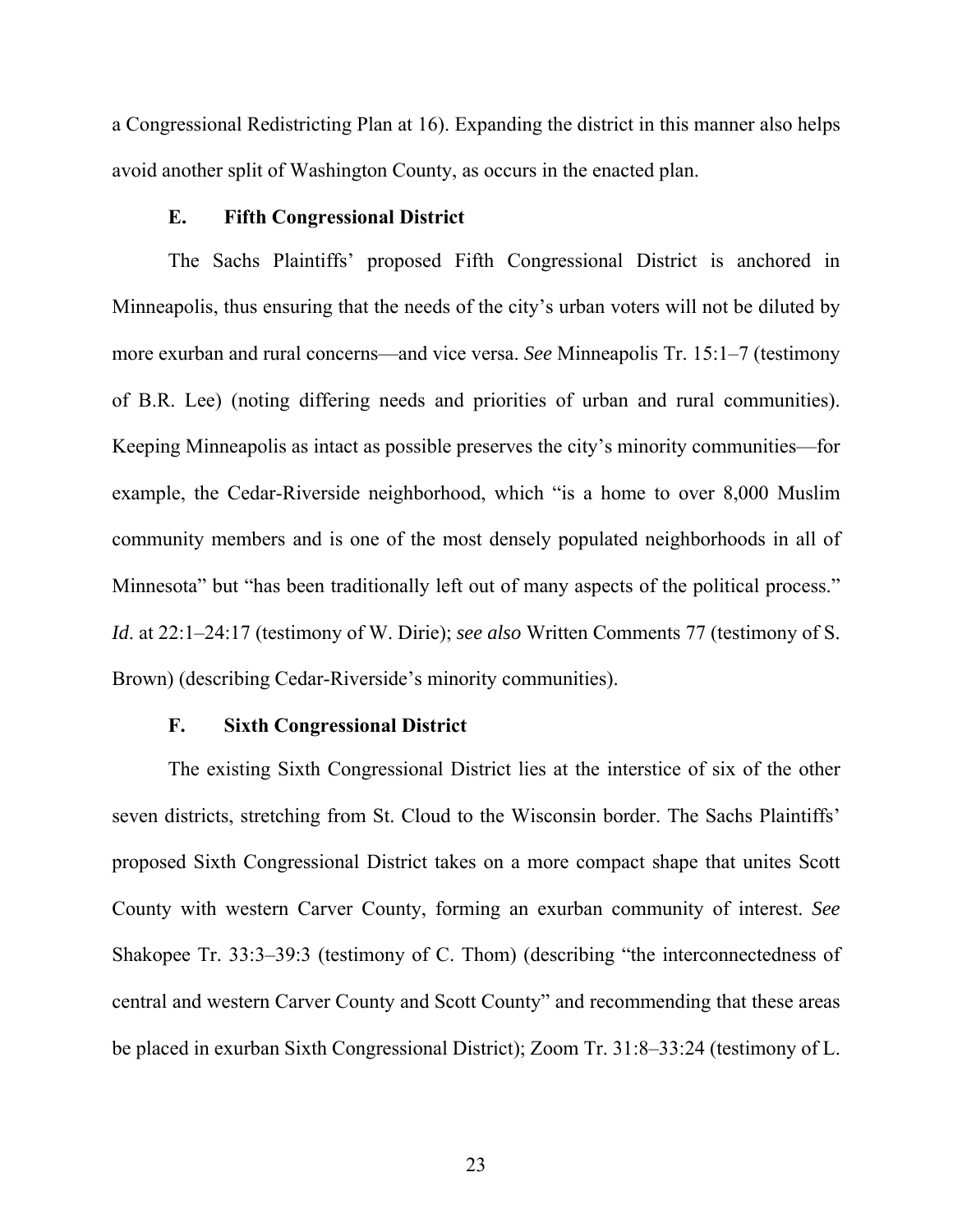Hacklander) ("I believe western Carver County and Scott County should be drawn together in the Sixth Congressional District.").

St. Cloud—including its minority communities—are preserved in a single district and kept separated from the distinct communities of northeastern Minnesota and the Iron Range. *See* Waite Park Tr. 24:10–26:25 (testimony of L. Kotschuvar) (describing diversity of St. Cloud Area School District 742); Written Comments 68 (testimony of D. Bublitz) (urging that St. Cloud be placed in Sixth Congressional District due to its urban character); *id.* at 78–79 (testimony of R. Carr) (same); *id.* at 16 (testimony of D. Taylor) (noting that "Duluth and St. Cloud are the center cities for very different parts of the State"). The Sachs Plaintiffs' reconfiguration also removes Washington County from the Sixth Congressional District, as urged during the public hearings. *See* Woodbury Tr. 30:12–31:23 (testimony of C. Johnson) (describing distinctions between Washington County and Sixth Congressional District communities like Sherburne County and St. Cloud).

#### **G. Seventh Congressional District**

The Sachs Plaintiffs' proposed Seventh and Eighth Congressional Districts preserve the well-established divide between northwestern and northeastern Minnesota.

The northwestern and northeastern regions of Minnesota have each elected their own congressional representative for more than a century. The two regions are distinct, separated by, among other things, different economic drivers, different community interests, different government services, and poor transportation links. As the *Zachman* panel noted, "there are some natural divisions within the state; for example, northwestern Minnesota and the Red River Valley have interests separate from northeastern Minnesota's

24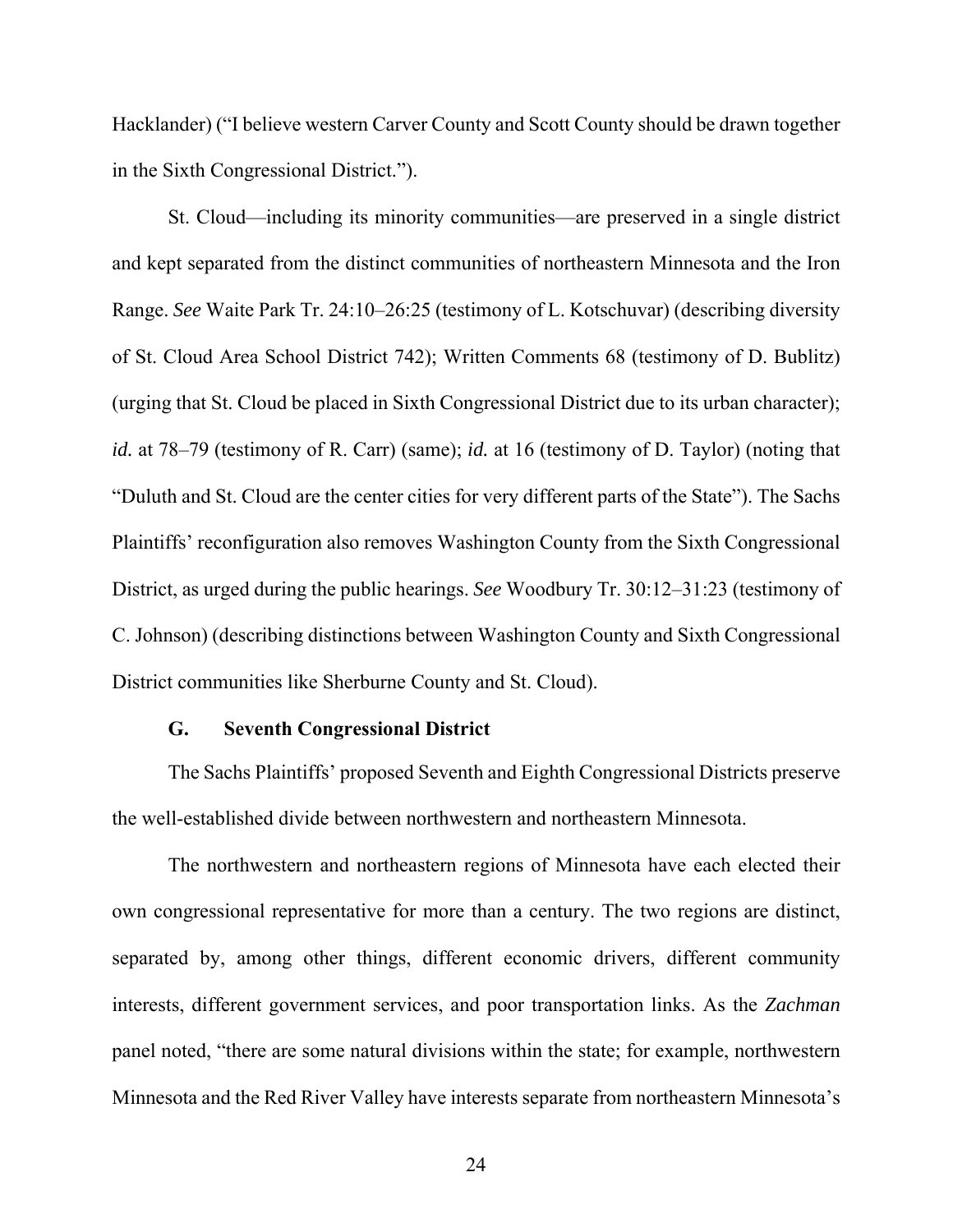interests in its forests, the Iron Range, and Lake Superior." No. C0-01-160 (Minn. Special Redistricting Panel Mar. 19, 2002) (Final Order Adopting a Congressional Redistricting Plan at 9).

As the Panel heard at the public hearings, the interests of northwestern and northeastern Minnesota remain as distinct today as they were 20 years ago. *See, e.g.*, Duluth Tr. 8:25–13:14 (testimony of M. Bond) (describing distinctions between agricultural areas to west of Koochiching County and Iron Range region to south and southeast); Duluth Tr. 22:4–18 (testimony of D. Taylor) (describing differing economies of northwestern and northeastern Minnesota). The Iron Range and northeastern Minnesota work together and share one set of economic interests in forestry, mining, shipping, health care and tourism, whereas the Red River Valley and northwestern Minnesota center on agricultural interests and related concerns. In addition, the two regions have different centers of gravity: Moorhead in the northwest and Duluth in the northeast.<sup>7</sup>

The Sachs Plaintiffs' proposed Seventh Congressional District reflects this historic divide between northwestern and northeastern Minnesota, stretching south to the state's additional key agricultural regions. *See Hippert*, No. A11-152 (Minn. Special Redistricting Panel Feb. 21, 2012) (Final Order Adopting a Congressional Redistricting Plan at 12–13) (extending Seventh Congressional District southward in part because this area "share[s]

 $7$  The distinctions between northwestern and northeastern Minnesota are also confirmed by the structures of government services. For the Minnesota Department of Transportation, District 1 serves northeastern Minnesota while District 2 covers the northwest. *See MnDOT Districts*, *supra* note 6. The Minnesota Pollution Control Agency is similarly organized into a Northeast Region (headquartered in Duluth) and a Northwest Region (headquartered in Detroit Lakes). *See Contact Us*, *supra* note 6.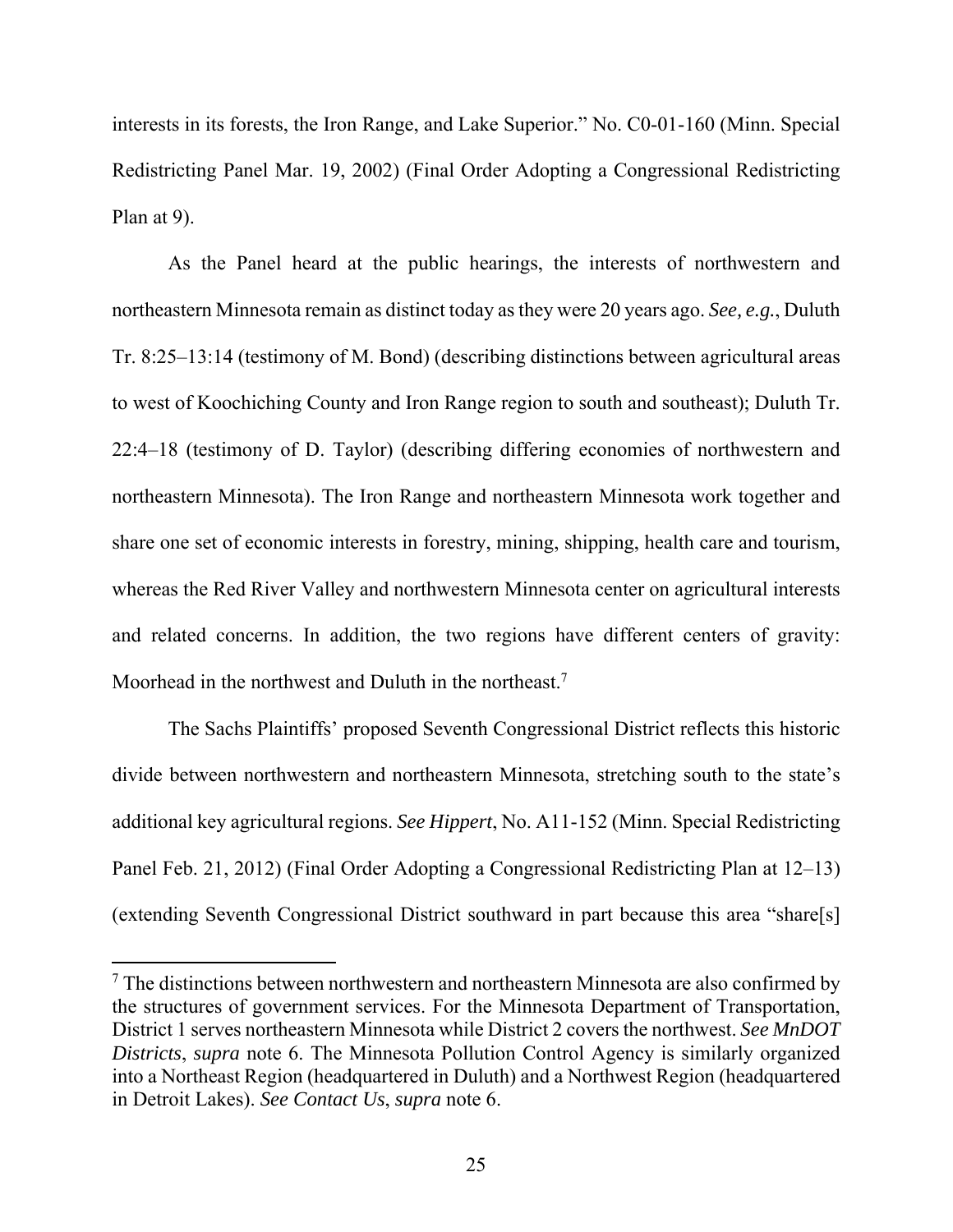the agricultural interests that largely define the balance of the seventh congressional district"). Notably, as public testimony demonstrated, the agricultural and rural areas in southwestern Minnesota are distinct in terms of tourism and industry from—and thus have different interests than—the other areas in the southern part of the state that are situated in the Sachs Plaintiffs' proposed First Congressional District. *See* Worthington Public Hearing Tr. ("Worthington Tr.") 30:5–24 (describing unique concerns of Rushmore and other rural communities, including infrastructure issues and lack of reliable broadband service); Rochester Tr. 19:8–22:20 (testimony of J. Fryer) ("We do not feel that the western counties in our district; specifically, Rock, Nobles, Martin, Jackson, Watonwan, and Cottonwood, are similar enough to us in tourism interest to make them part of our alignment."); *id*. at 27:17–29:14 (testimony of J. Dean) (describing diverse industries and interests in southeastern Minnesota). And the district also avoids the current split of Cottonwood County, which shares common interests with towns along the border and should be fully included in the Seventh Congressional District. *See, e.g.*, Worthington Tr. 23:7–25:13 (testimony of D. Cassel) ("[R]ight now [Cottonwood C]ounty is divided between the two districts. . . . I would like to see my county be in the Seventh District because I believe that we have common interests with all of these towns, small towns, up and down our border here.").

Lastly, because Hubbard and Wadena Counties are now included in the Sachs Plaintiffs' proposed Seventh Congressional District, Highway 71 would run uninterrupted through central and northern Minnesota. *See* Written Comments 186 (testimony of D. Sturrock) (observing that enacted congressional plan "assigns portions of U.S. 71 in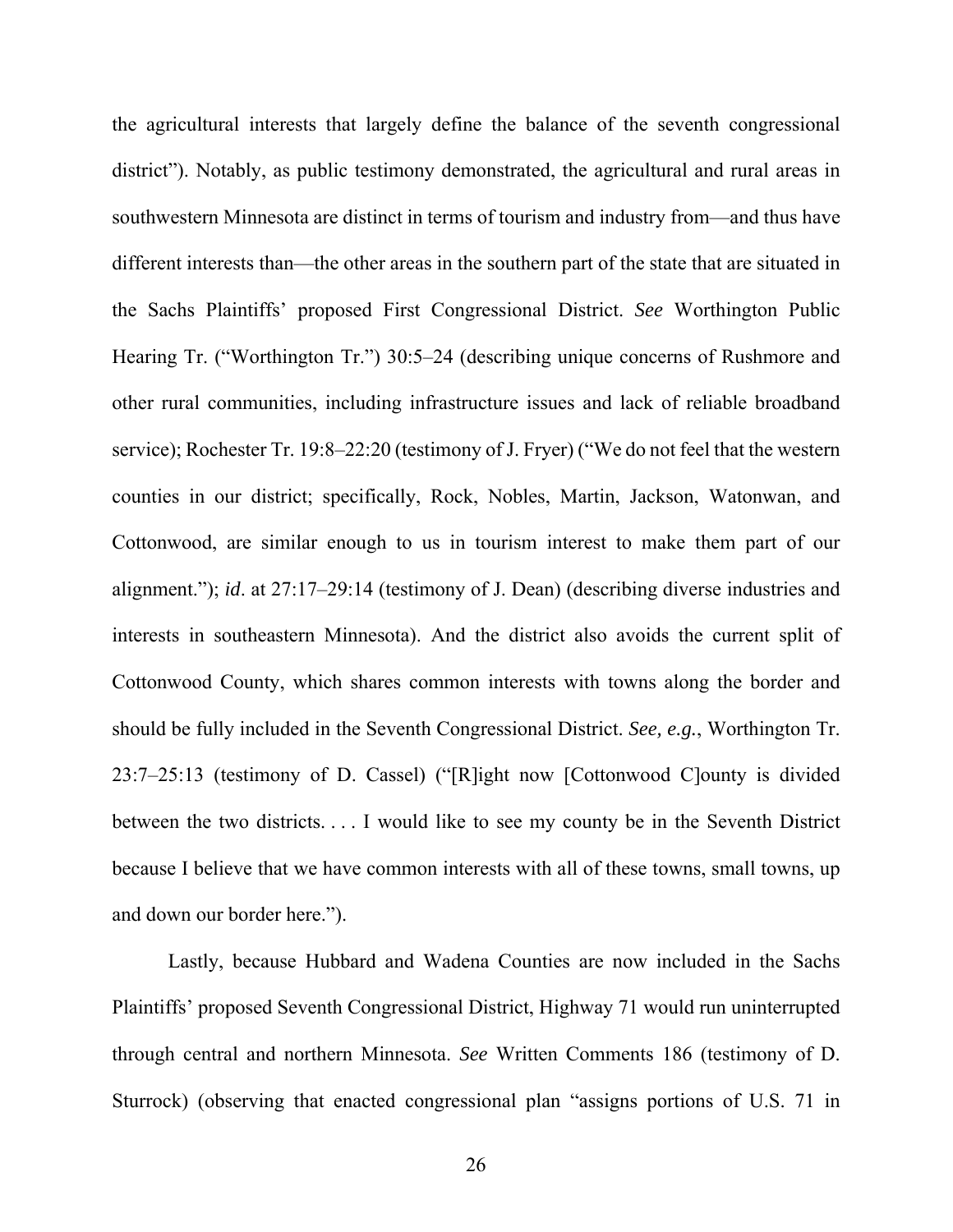northern and central Minnesota to the 7th District while placing two intervening corridor counties in the 8th District, thereby creating a separation of 75 miles").<sup>8</sup>

## **H. Eighth Congressional District**

 $\overline{a}$ 

Like the Seventh Congressional District, the Sachs Plaintiffs' proposed Eighth Congressional District reflects the historic divide between northwestern and northeastern Minnesota. *See, e.g.*, Duluth Tr. 8:25–13:14 (testimony of M. Bond) (describing distinctions between agricultural areas to west of Koochiching County and Iron Range region to south and southeast); Duluth Tr. 22:4–18 (testimony of D. Taylor) (opposing "a congressional district across the whole northern part of the state" because it would not "recognize how different the economies are in those areas"); *see also Hippert*, No. A11- 152 (Minn. Special Redistricting Panel Feb. 21, 2012) (Final Order Adopting a Congressional Redistricting Plan at 11) (describing "the communities of interest that have developed around the mining, timber, and tourism industries of northeastern Minnesota").

The enacted district is currently underpopulated; it must move either somewhat west (thereby disturbing the longstanding northeastern/northwestern divide) or—as the *Hippert*  panel did—pick up more population in the northern Twin Cities metropolitan area. The

<sup>&</sup>lt;sup>8</sup> Highway 71 is just one example of a major roadway that connects communities in the Sachs Plaintiffs' proposed Seventh Congressional District. Although the *Zachman* panel expressed concerns about the traversability of a district that stretches from Canada to Iowa along Minnesota's western border, *see* No. C0-01-160 (Minn. Special Redistricting Panel Mar. 19, 2002) (Final Order Adopting a Congressional Redistricting Plan at 6), the Sachs Plaintiffs observe that the length of their proposed district is served by highways: Highway 75 runs the entire way from Iowa to Canada, as does Highway 59; Highway 23 runs from the southwest corner of the state to Willmar, where it connects with Highway 71 and Highway 12 heading west; at Sauk Center, Highway 71 connects with I-94; and, at Wadena, it connects with Highway 10 running to Moorhead.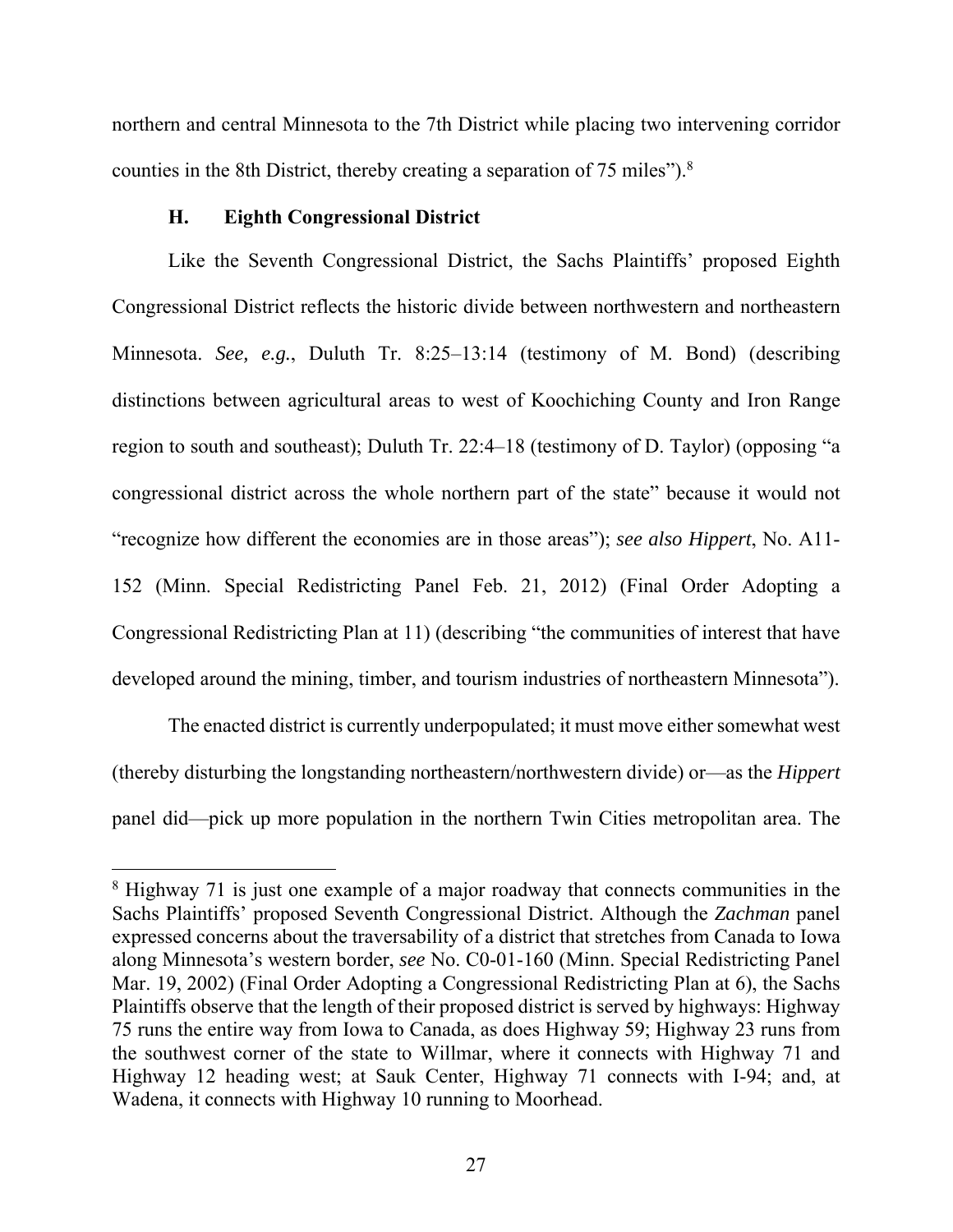Sachs Plaintiffs follow the *Hippert* panel's lead, extending the district into Anoka County. This new configuration reflects the connections and transportation patterns between northeastern Minnesota and the Twin Cities metropolitan area—including in particular I-35, which links Duluth to the Twin Cities.

### **VII. Compactness**

 $\overline{a}$ 

As a factor subordinate to all other redistricting principles, districts should be reasonably compact. *See Miller v. Johnson*, 515 U.S. 900, 916 (1995); *Brown v. Thomson*, 462 U.S. 835, 842 (1983).

The Sachs congressional plan satisfies this principle. *See* Measures of Compactness Report. As requested by the Panel, the Sachs Plaintiffs have reported the results of the Polsby-Popper, Area/Convex Hull, Reock, Population Polygon, and Population Circle measures of compactness for each district. *See* Order 11.<sup>9</sup> These results demonstrate that, along these metrics, the Sachs congressional plan is more compact than the congressional plan adopted by the *Hippert* panel ten years ago. *See* No. A11-152 (Minn. Special

<sup>&</sup>lt;sup>9</sup> The Polsby-Popper test compares the ratio of a district's area with the area of a circle sharing the same perimeter. The Area/Convex Hull test measures the ratio of a district's area to the area of the minimum convex shape that completely contains the district. The Reock test also compares each district to an ideal circle and computes the ratio of the area of the district to the minimum area of a circle sufficiently large to encompass the district. The Population Polygon test computes the ratio of a district's population to the population of the minimum convex polygon that completely contains the district. And the Population Circle test computes the ratio of the district population to the approximate population of the minimum enclosing circle of the district. The numerical result of each test falls between zero and one, with one being the most compact.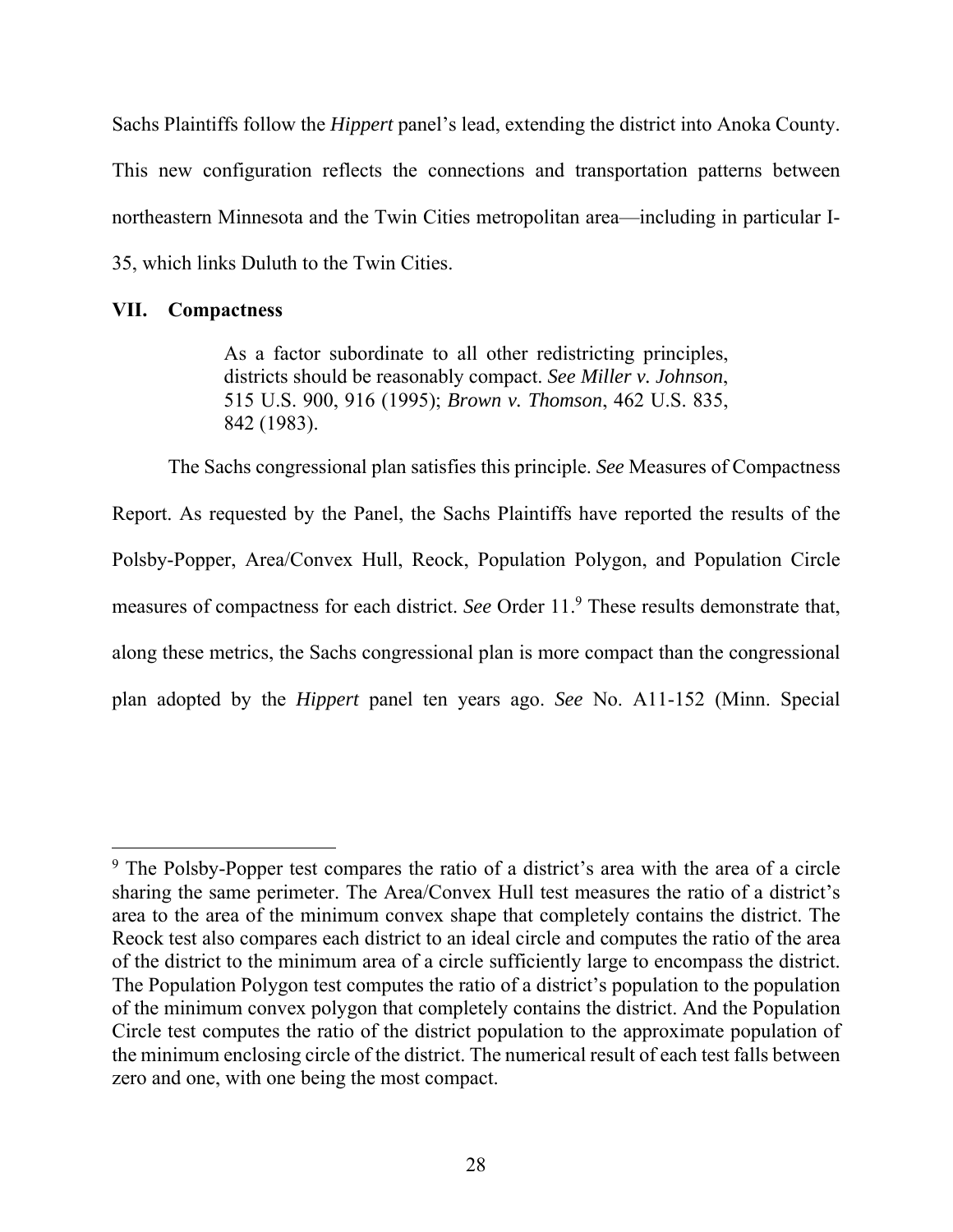Redistricting Panel Feb. 21, 2012) (Final Order Adopting a Congressional Plan, Appendix  $D$ ).<sup>10</sup>

- The Sachs congressional plan has a mean Polsby-Popper rating of 0.35, more compact than the *Hippert* congressional plan's mean rating of 0.33.
- The Sachs congressional plan's mean Reock rating of 0.44 improves on the *Hippert* congressional plan's mean rating of 0.41.
- The Sachs congressional plan's mean Population Polygon rating of 0.77 is more compact than the *Hippert* congressional plan's mean rating of 0.71.
- The Sachs congressional plan has a mean Population Circle rating of 0.38, an improvement on the *Hippert* congressional plan's mean rating of 0.36.

These comparisons indicate that the Sachs congressional plan satisfies the compactness

principle.

 $\overline{a}$ 

# **VIII. Effects on Incumbents, Candidates, and Political Parties**

Districts must not be drawn with the purpose of protecting, promoting, or defeating any incumbent, candidate, or political party. The panel will not draw districts based on the residence of incumbent officeholders and will not consider past election results when drawing districts.

The Sachs congressional plan satisfies this principle. It was drawn to comply with the neutral redistricting principles adopted by the Panel: population equality; protection of minority voting rights; preservation of American Indian reservations and political subdivisions; creation of convenient, contiguous districts; preservation of communities of interest; and compactness. That the Sachs congressional plan satisfies each of the Panel's

<sup>&</sup>lt;sup>10</sup> The *Hippert* panel did not report the Area/Convex Hull rating for its congressional plan.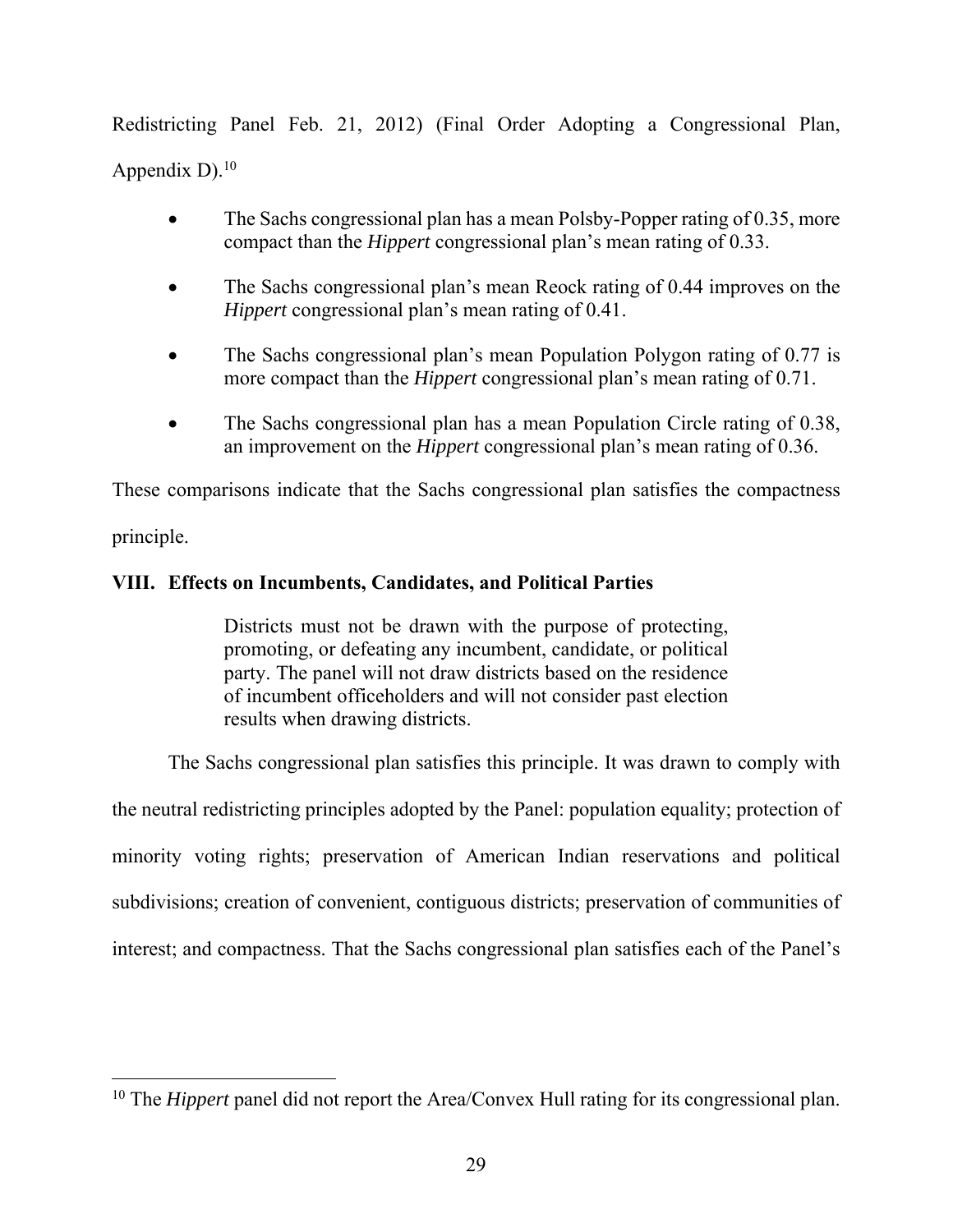other principles demonstrates that it was not drawn with the purpose of protecting, promoting, or defeating any incumbent, candidate, or political party.

# **CONCLUSION**

For the foregoing reasons, the Sachs Plaintiffs respectfully request that the Panel adopt their proposed congressional redistricting plan.